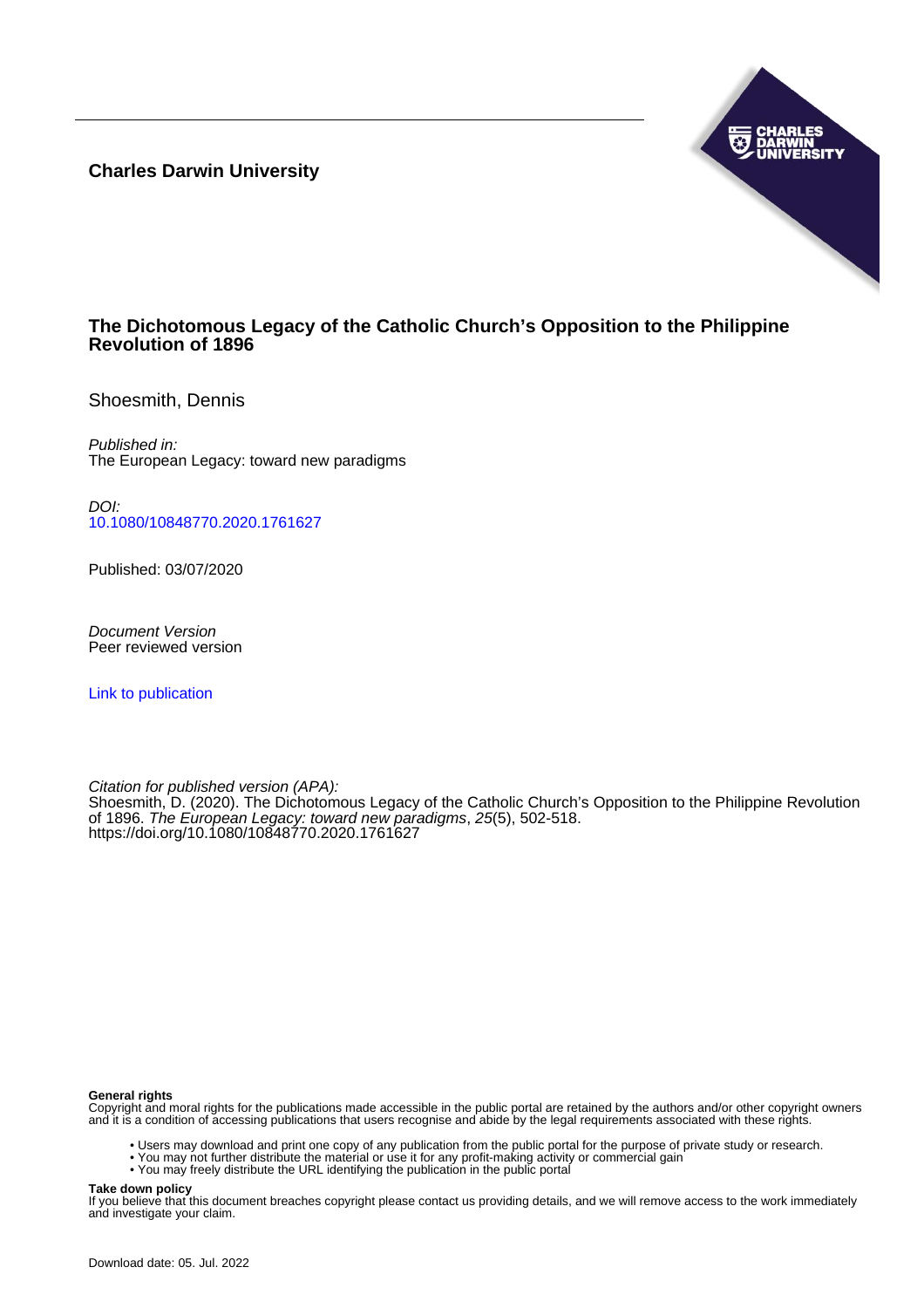This is an Accepted Manuscript of an article published by Taylor & Francis in The European Legacy: Toward New Paragigms on 04/05/2020, available online: http:// www.tandfonline.com/10.1080/10848770.2020.1761627 .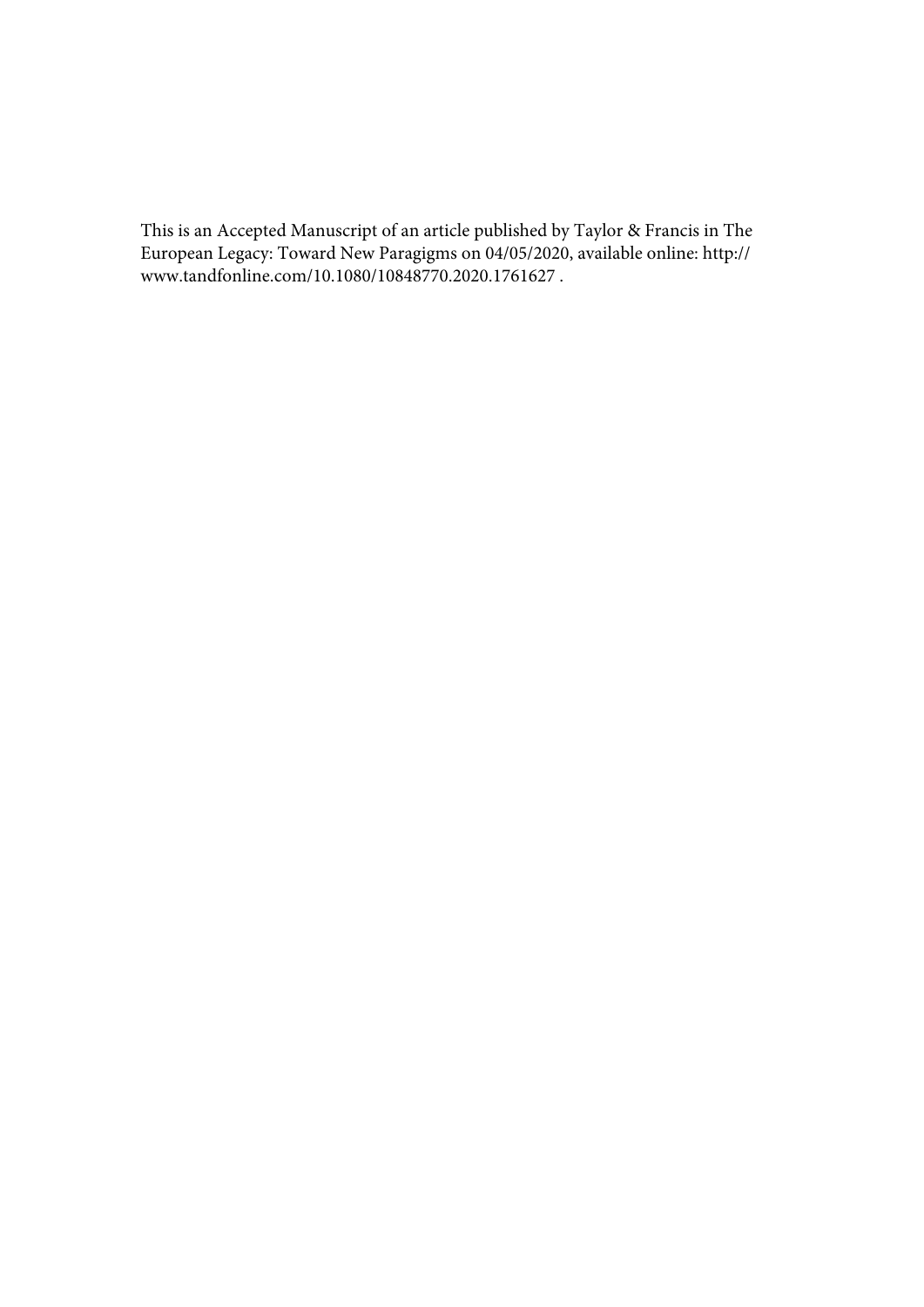# The Dichotomous Legacy of the Catholic Church's Opposition to the Philippine Revolution

# of 1896

## Dennis Shoesmith<sup>\*</sup>

University Professorial Fellow, Charles Darwin University, Ellengowan Dr., Casuarina, NT 0810, Australia

#### Abstract

This article examines the repositioning of the Catholic Church in the aftermath of the Philippine Revolution of 1896–98, during the transfer of Spanish to American colonial rule. It reviews the consultations between the outgoing Spanish bishops and the Vatican's Apostolic Delegate, Placido Chapelle, in January 1900, and the subsequent religious settlement promulgated in the Vatican's Apostolic Constitution for the Philippine Church, *Quae mari Sinico*, in 1902. The Delegate's identification with the Spanish bishops and their opposition to Filipino nationalist aspirations and the Filipino secular clergy confirmed the anti-Filipino position of the Church in the American colonial period. Both the Filipino bishops and the American bishops opposed independence and distrusted the nationalist leaders as anti-clerical Masons. This is followed by a discussion of the claimed reconciliation of Church and Filipino political aspirations in the post-Vatican II period in the 1960s, which culminated in the Church's role in bringing down President Ferdinand Marcos in 1986. Committed to a theology of social justice, the bishops now aligned the Church with progressive democratic nationalists. In its successful opposition to the Marcos dictatorship in the name of "People's Power," the hierarchy claimed that through the "Miracle of EDSA"

<u>.</u>

<span id="page-2-0"></span><sup>∗</sup> Email: [dennis.shoesmith@cdu.edu.au](mailto:dennis.shoesmith@cdu.edu.au)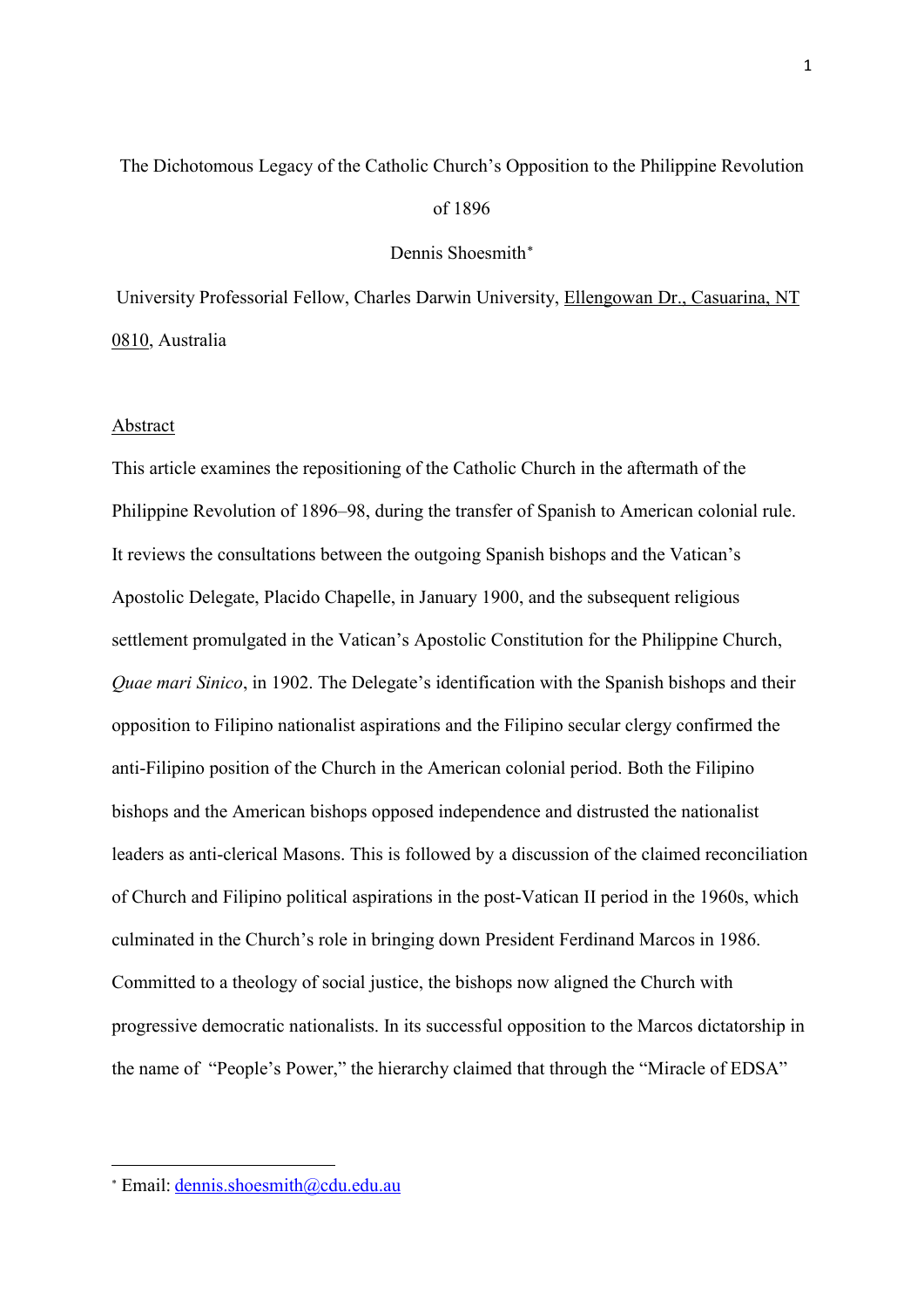the Church had identified with and indeed represented the political will of the Filipino people.

Keywords: Catholic Church, Philippine Revolution Funding Details The research was not supported by external funding. Disclosure Statement

The author reported no conflict of interest.

# Notes on Contributor

**Dennis Shoesmith** is a University Professorial Fellow of Charles Darwin University, Australia. His research interests include comparative politics of Southeast Asia, Philippine church history, political developments in East Timor and, most recently, issues of decentralised governance in eastern Indonesia. He was attached to the UN Administration in east Timor in 2000-2001, and has since been a consultant for the East Timorese Ministry of Foreign Affairs, US-Aid, and the Australian department of Foreign Affairs and Trade.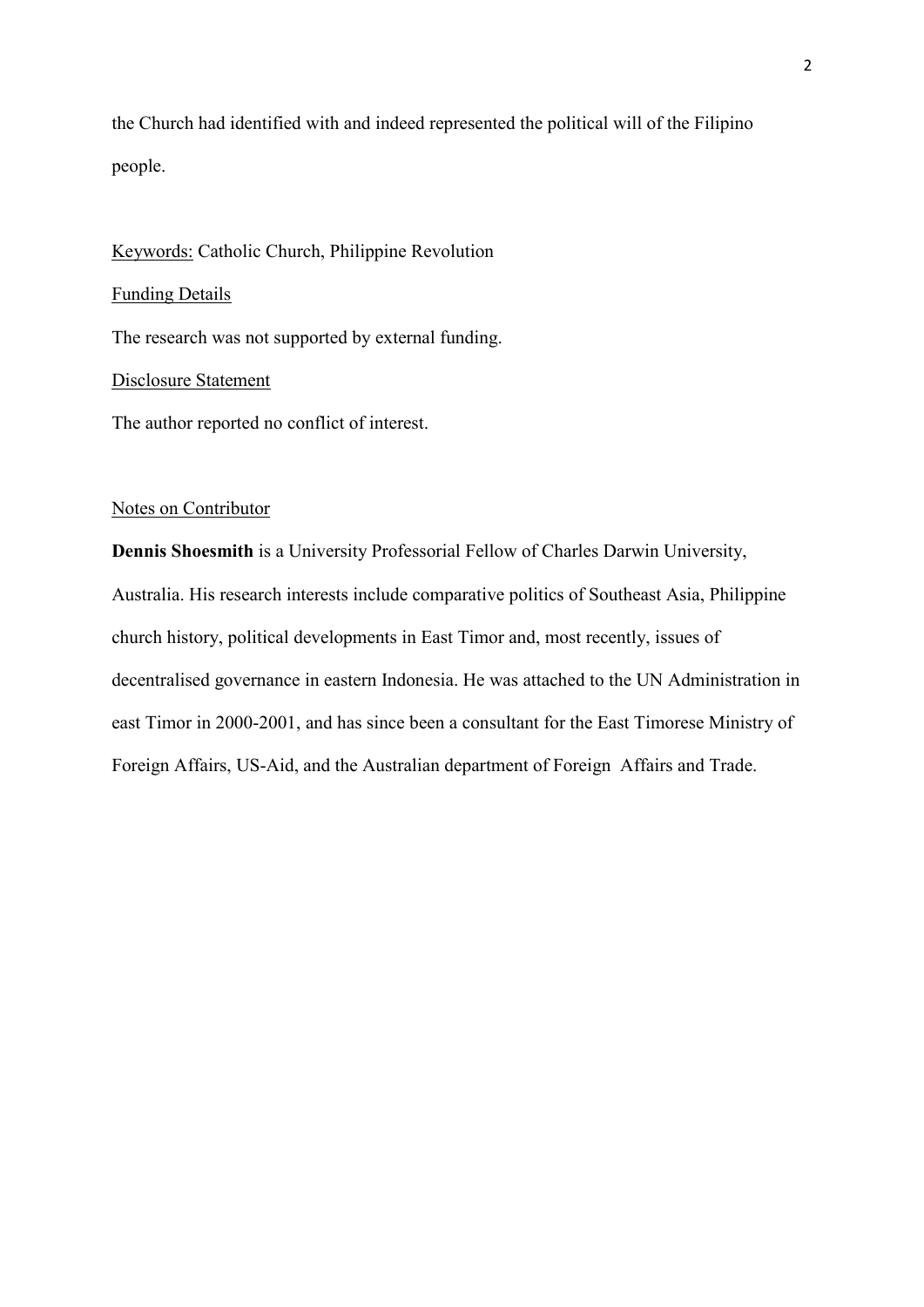# Introduction

The Filipino people have experienced, perhaps more acutely than most other colonised peoples, the dilemmas and ambiguities that the colonial relationship produces. In the first place, exposure to Spanish colonial rule was sustained over four centuries. Secondly, Spanish colonial rule involved a deliberate process of Hispanisation, the key agency of which was the colonial Catholic Church and, specifically, the Spanish religious orders. [1](#page-29-0) The Spaniards understood Christianisation as the most effective way of incorporating the Filipino into the Spanish order, and consciously directed their efforts to the transformation of the beliefs and values of their colonial subjects as a strategy of colonial control as much as a mission of religious evangelisation. In the process, Filipino Catholics Filipinised Catholicism. At the folk level, a syncretic Catholicism emerged that combined autochthonous beliefs with Catholic rituals and spirituality. Nevertheless, the rituals and teachings of the Catholic faith and the authority of the institutional Church significantly defined the religious character of Filipino identity.<sup>[2](#page-30-0)</sup>

Under the regime of the *Patronato Real de las Indias*, by which the Vatican transferred in the early sixteenth century, actual control of the Church to the King of Spain, the colonial church identified with and functioned as part of the Spanish colonial system. The Crown exercised complete control over appointments in the Philippine Church from the installation of bishops to the activities of the Spanish religious orders. While disputes between the bishops and the colonial governors could be serious, regardless of these quarrels, Spanish missionaries were the key agents of both maintaining the colonial order and infusing a sense of Spanish Catholic identity and therefore a sense of colonial legitimacy among the Filipino population.<sup>[3](#page-30-1)</sup>

In the latter nineteenth century, with the rise of the nationalist movement, a separate and ultimately competing definition of that identity found expression in the independence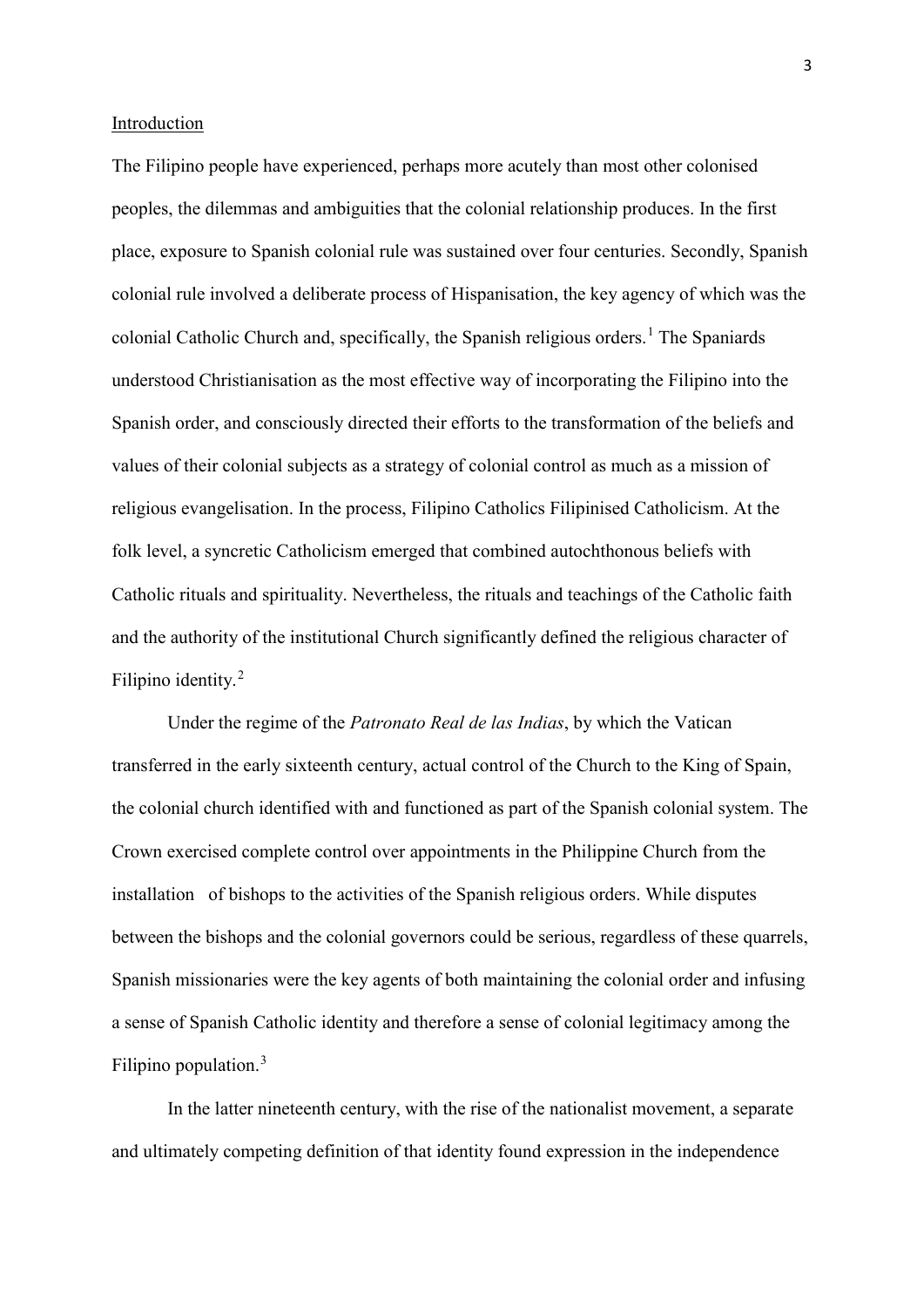revolution of 1896–98. The establishment of a native Filipino clergy in the eighteenth century, expressing the Bourbon dynasty's desire to curb the dominant role of the Spanish religious orders, introduced a new factor that was to create a nationalist base within the colonial church itself. Significant numbers of Filipino priests supported the nationalist *Propaganda* movement in the 1880s and 1890s. [4](#page-30-2) Already in 1872, the year of the Cavité Mutiny, three Filipino priests, Fathers Burgos, Zamora, and Gomez, were garrotted and became martyrs to the nationalist cause.<sup>[5](#page-30-3)</sup>

Many Filipino priests were actively engaged in the Revolution in 189[6](#page-30-4)–98.<sup>6</sup> This brought them into direct conflict with their Spanish bishops and the Spanish friars, a conflict that provoked a religious schism and the creation of the independent nationalist Aglipayan Church in 1902. When the United States intervened in 1898 and replaced Spain as the colonial power, involving a military campaign against the Philippine Republic, the nationalist priests supported the struggle against the Americans, who saw them as dangerous opponents.

## The Apostolic Delegate

From 1898, the church in the Philippines faced multiple major challenges. The end of Spanish rule left the colonial church bereft of its state support. The outgoing Spanish bishops were convinced that the Spanish religious orders would remain to administer the church and its parishes. Filipino nationalists were bitterly hostile to the Spanish friars, who were also opposed by a majority of the Filipino clergy. The incoming American administration recognised this as a major problem and moved to resolve it. The transfer of colonial power to the United States with its doctrine of the absolute separation of church and state, alongside its predominantly Protestant orientation, thus presented the Vatican and the c hierarchy with serious challenges.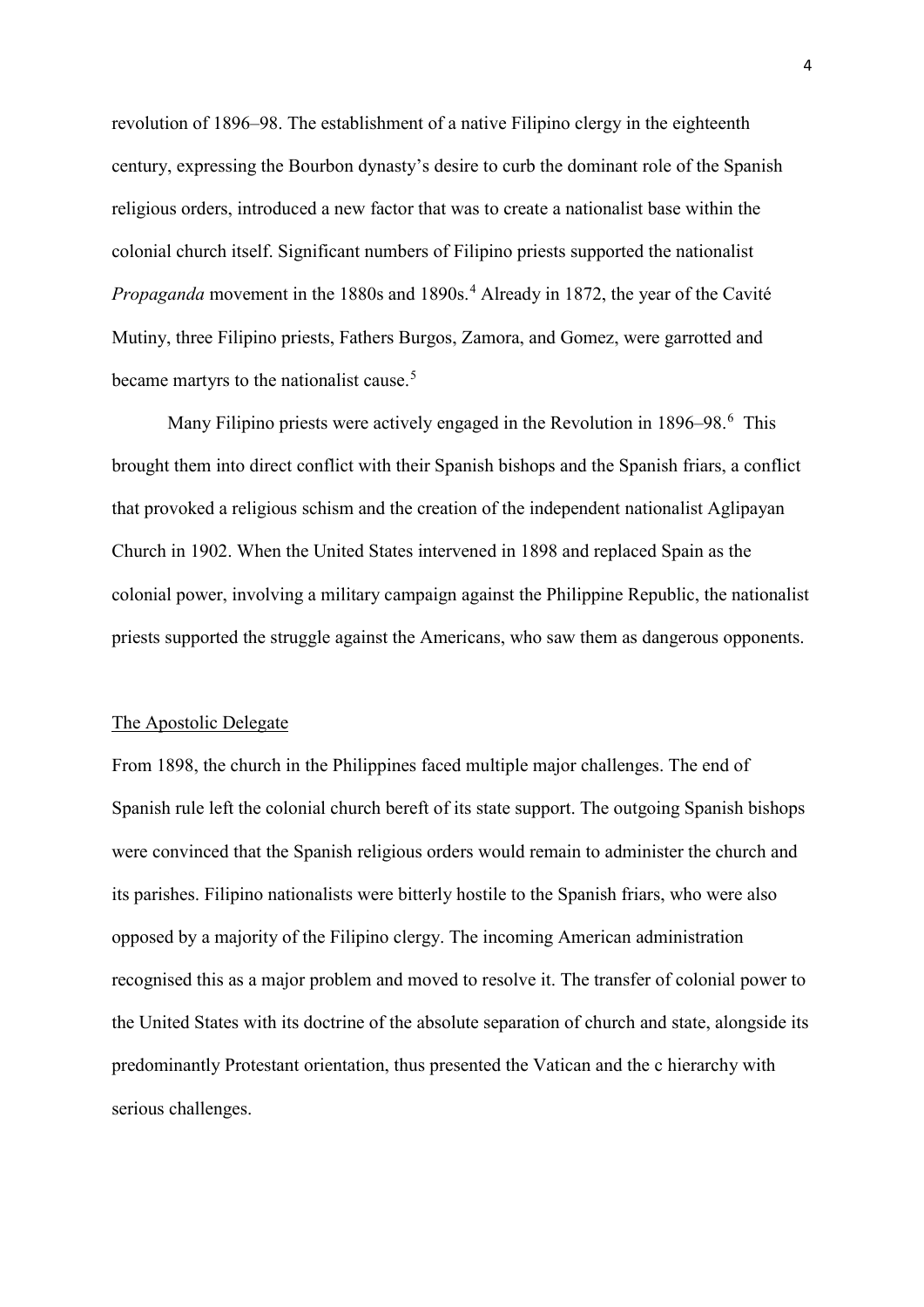The Vatican's response to this crisis was to send an Apostolic Delegate to the islands. On the second day of 1900, Monsignor Placide Louis Chapelle, Archbishop of New Orleans and Apostolic Delegate to Cuba, Puerto Rico, and the Philippines, arrived in Manila. Chapelle was born in Runes, in France, in 1842. In 1859 he emigrated to the United States and entered St Mary's Seminary in Baltimore. He was ordained in 1865. In 1869 he accompanied Archbishop Spalding to Rome as his theological adviser. His appointment to St Matthew's Church in Washington DC widened his diplomatic contacts. From 1891 he served as Coadjutor and then as Bishop of Santa Fe, New Mexico. In March 1898, he was appointed Archbishop of New Orleans. Leo XIII appointed him Apostolic Delegate to Cuba and Puerto Rico in October 1898, and then as Envoy Extraordinary to the Philippines in August 1899. He served in Manila until April 1901 when he was recalled by the Vatican because of conflicts with the American Governor, William Howard Taft.<sup>[7](#page-30-5)</sup>

Chapelle was the first representative of the Holy See to be sent to the islands in their long Catholic history, and his arrival aroused intense hope and anxiety among the Filipinos, Spaniards and Americans who were concerned about the future of the Church and the resolution of the religious crisis. The Spanish clergy looked to him to vindicate their struggle to maintain control of the church in the transition to American rule. The incoming American colonial administration hoped he would impose a settlement of the religious divisions that had produced a radicalised nationalist Filipino clergy, which, divided from the Spanish hierarchy, threatened new outbreaks of violence in areas already pacified. The Filipino clergy hoped he would recognise their aspirations and allow them a full role in the Philippine Church. They were ready to welcome him with "warm enthusiasm" as their protector against the Spanish friars and the American military administration that had characterised them as "absolutely our most dangerous enemies" and "secret enemies of the government."<sup>[8](#page-30-6)</sup>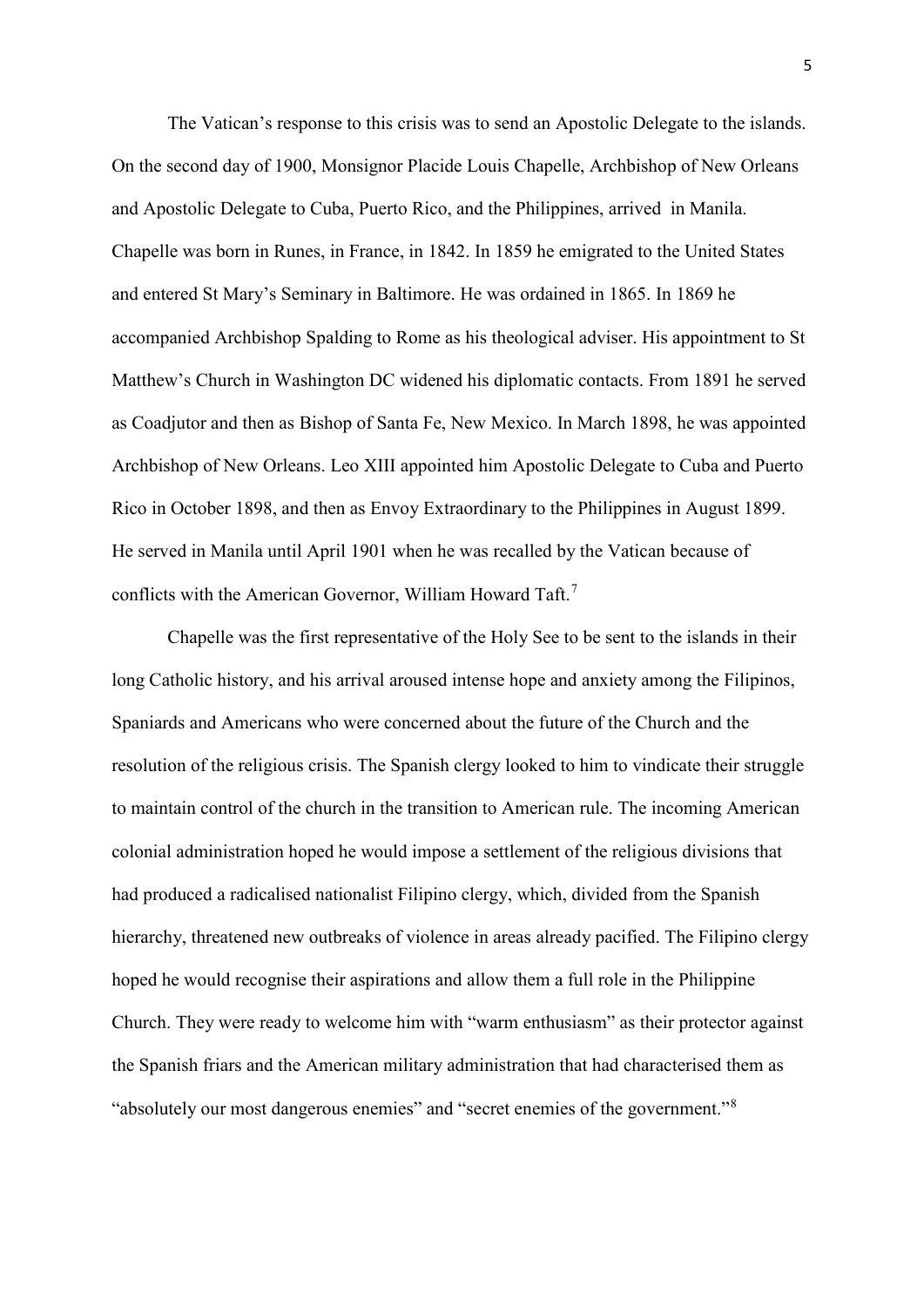From the beginning, the Apostolic Delegate identified himself with the Spanish clergy and distrusted the Filipino priests in general. [9](#page-30-7) Indeed, there were already fears before his arrival that Chapelle supported the Spanish religious orders, as the news of his interviews in the American press before his departure filtered into the Philippines. He spoke in their favour and supported their claims to recover their parishes and agricultural estates that were seized during the revolution .<sup>[10](#page-30-8)</sup> Chapelle attempted to combine his support for the Spanish colonial church while unreservedly endorsing American intervention in the Philippines.<sup>[11](#page-30-9)</sup> By February and March 1900, he was publicly and personally attacked in Manila, the expectations aroused by his mission having been disappointed in all but one case: the Spanish bishops and friars found him entirely sympathetic to their cause.

Chapelle's appointment appeared initially a reasonable and even enlightened decision on the part of the Vatican. He had the reputation of belonging to the progressive, "liberal" wing of the American hierarchy. He helped found the Catholic University of America and defended its right to decide on its teaching programme against the efforts of Catholic conservatives to dictate it. His varied career and diplomatic experience suggested that he would take a broader view of the issues at stake in the Philippines. He played a key role as the Vatican's representative in the Paris Peace Conference of 1919 , persuading the Americans to provide guarantees for church property rights in Cuba. From the viewpoint of Washington, he seemed a flexible negotiator, sympathetic to American rule in the Philippines and willing to "normalise" the Philippine church according to American principles. Thus the American government expected that his appointment would "permit a reorganization of the Church system of the islands, based on changed conditions"[12](#page-30-10) The Vatican, for its part, held that the Catholic Church in the Philippines would be far better off under an American administration than under an independent Philippine Republic. This preference was not prompted by its approval of American democracy but rather by the interest in political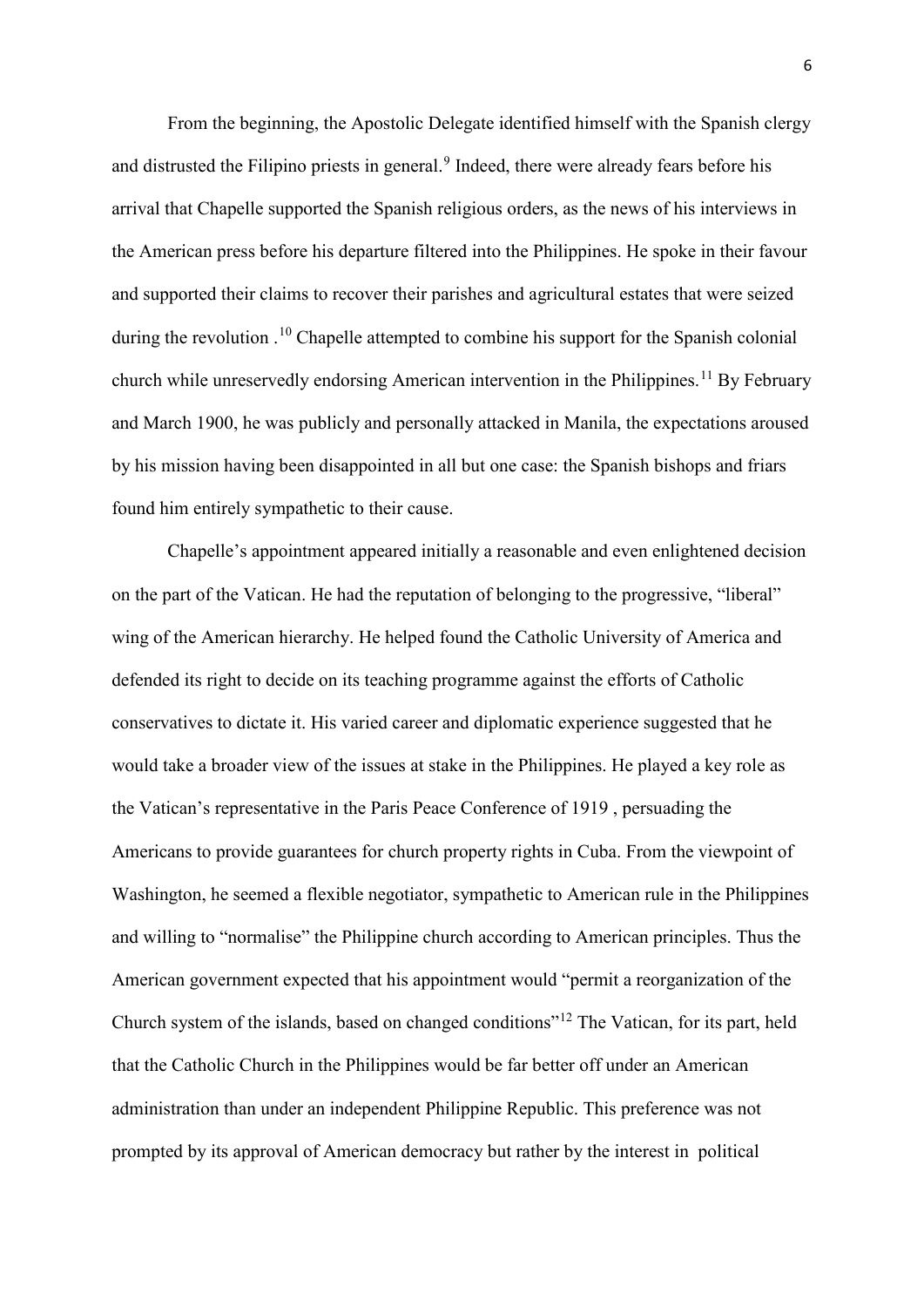stability and by "its indifference to the idea of a native church in the Philippines."<sup>[13](#page-30-11)</sup> In fact, Vatican thinking in the last years of Pope Leo XIII's tenure, despite his sometimes progressive policies, was still based on the ultra-montane assumptions that had found expression in the *Syllabus of Errors* and the First Vatican Council's condemnation of "Americanism."[14](#page-30-12)

# The Vatican Agenda

The initial widespread misunderstanding of the Apostolic Delegate's purpose in coming to the islands had raised false hopes in the Philippines that he would resolve the religious question. His mission, however, was not to reform the colonial church and accommodate it to the nationalist cause. As it soon became clear, his purpose was to ensure the survival of as much of the Spanish colonial authority of the Church as possible in the transition to American colonial rule. Effectively, this involved hostile opposition to the nationalist cause.

The proposal that a representative of the Vatican should be sent to the Philippines had been discussed at least a year before Chapelle's appointment. In the few months the Aguinaldo government was able to take diplomatic initiatives, it saw the need for a representative of the Vatican to negotiate a settlement between the Republic and the Spanish hierarchy. The first appeal for a delegate was made by Isabelo de los Reyes in Madrid, who had been appointed by the committees of overseas Filipinos in Paris and Madrid to put the case of the Aguinaldo government to the Papal Nuncio in Spain, Nava di Bontife. In his interview with the Nuncio in January 1899, Reyes presented the request of the Philippine Republic for an apostolic delegate to be sent to Manila and to report back to the Vatican on the needs of the Filipino people. He warned that it was the government's intention not to release the several hundred Spanish friars held by the revolutionary forces unless the Pope agreed to transfer the friars' powers to the Filipino secular clergy. Although he was rebuked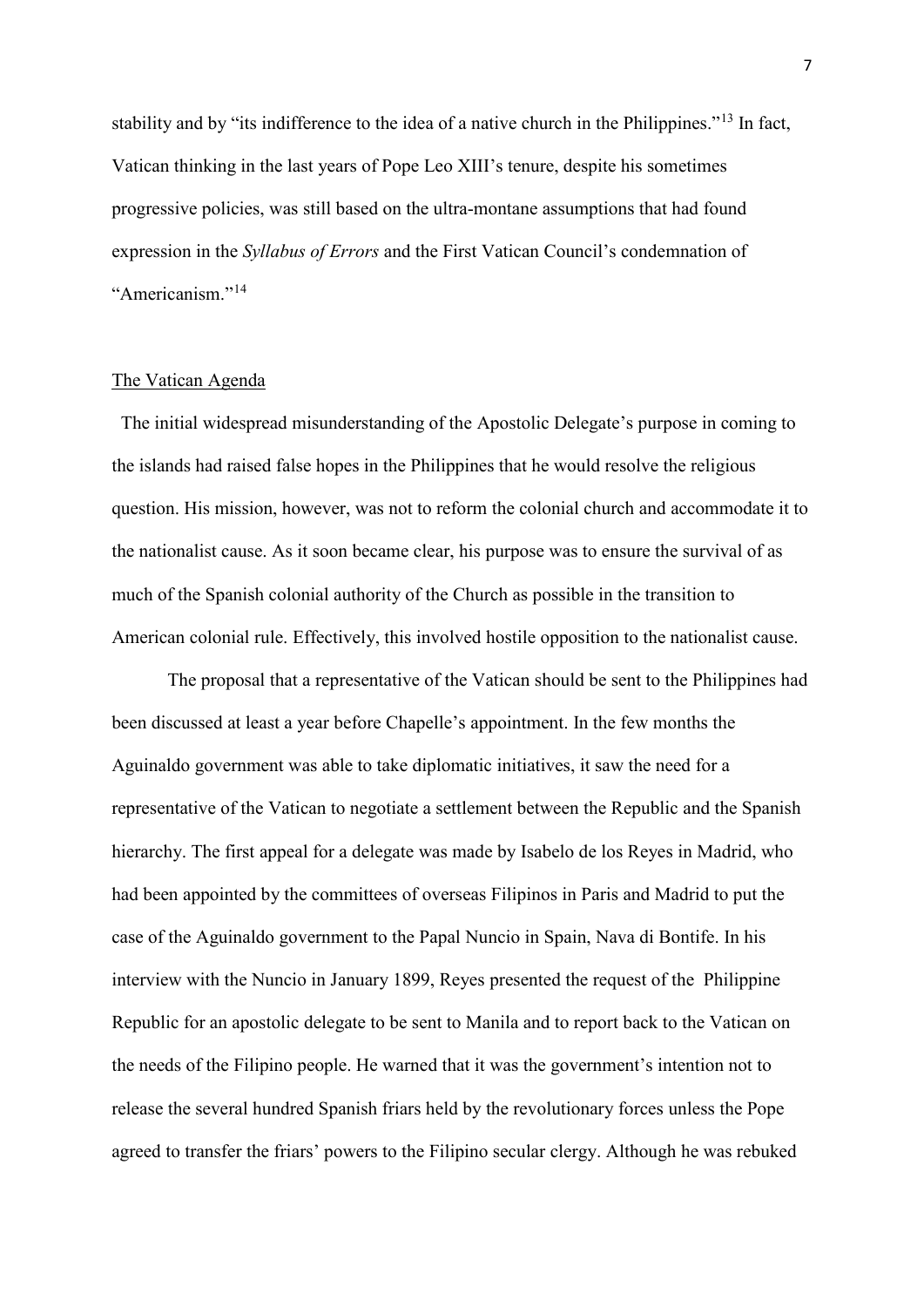for trying to impose conditions upon "the highest authority on earth," the Nuncio nevertheless saw some merit in sending a delegate to the Philippines. Two weeks later, he wrote to Cardinal Mariano Rampolla, Vatican Secretary of State, instructing him to inform the Archbishop Nozaleda of Manila that the Vatican was considering sending a delegate. Rampolla was Leo XIII's closest adviser and actually directed Vatican policy in the Pope's last years. It was almost impossible to distinguish between them in matters of pontifical diplomacy, as "their views were identical."<sup>15</sup> Cardinal Rampolla in turn wrote to Archbishop Nozaleda suggesting that if he believed a delegate was necessary, the Pope would send one willingly but only on condition that the friars would first be released.<sup>[16](#page-30-14)</sup>

Rampolla instinctively trusted the Spanish Archbishop of Manila as the highest authority and defender of the Church in the Philippines, and rejected the attacks made against him by the revolutionary nationalists as the "bloodthirsty Archbishop." John Foreman has argued that the Archbishop urged Governor-General Ramon Blanco to suppress any revolt "by fire and sword and wholesale executions."[17](#page-30-15) Rampolla's major specific concern was the fate of the imprisoned friars and, more broadly, maintaining good relations with Spain and the United States in the transfer of colonial power. Moreover, there was no reason why a nineteenth-century Italian cardinal should be sympathetic to a revolution in the Philippines following what the Church had experienced with the revolutionary nationalists in Italy. As Vatican Secretary of State he shared the prevailing juridical and theocratic view of spiritual and temporal authority, an outlook which found concrete expression in the "policy of temporal aggrandizement" of the Church.<sup>[18](#page-30-16)</sup>

The terms of Chapelle's commission were set out in the constitution of the Philippine Church, *Quae mari sinico* of September 1902: "It was necessary to restore ecclesiastical discipline promptly. For this purpose we sent Placide Louis Chapelle, Bishop of New Orleans as our delegate. He was to study the situation, take what immediate measures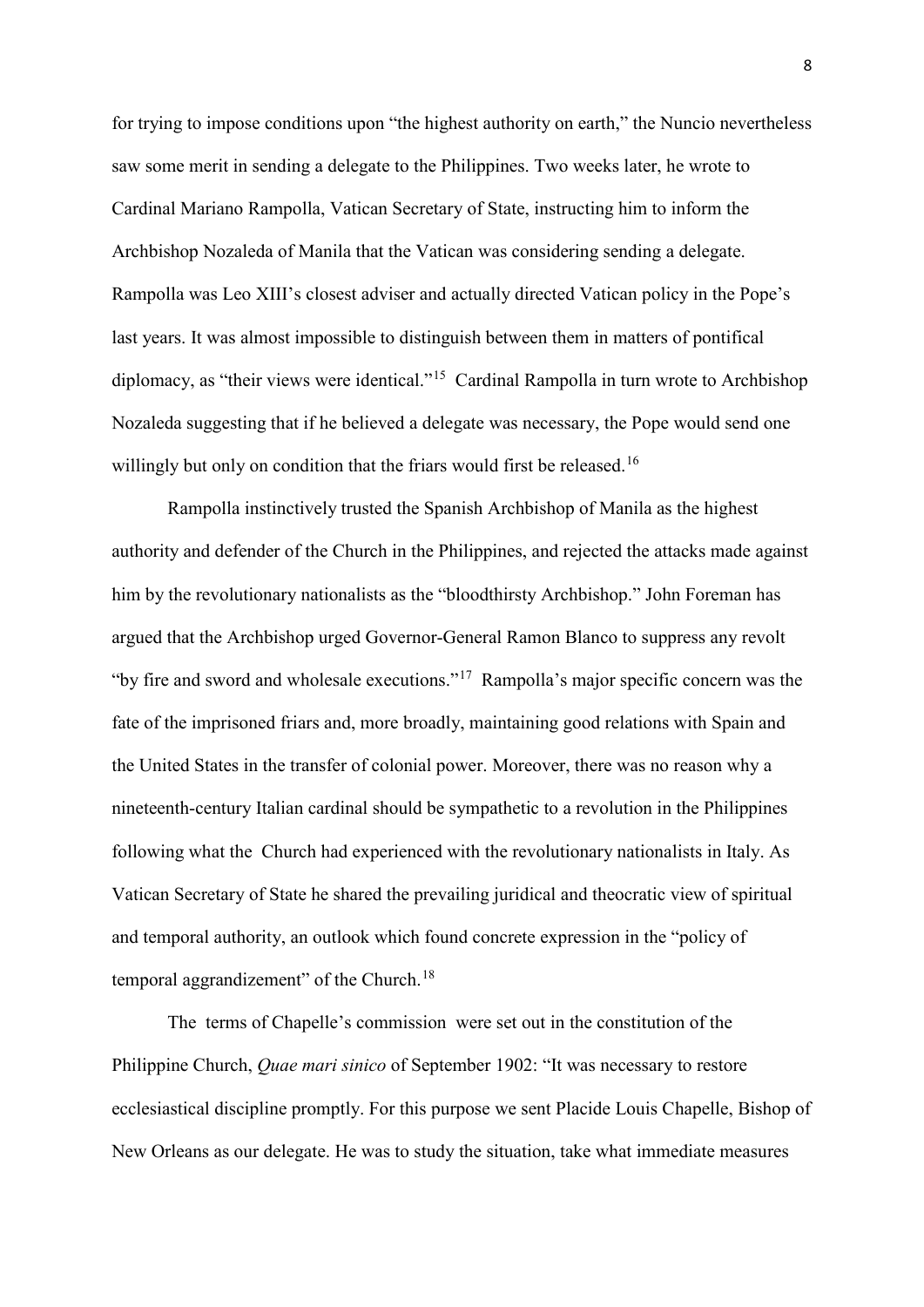were necessary, and report to us. This he did to our great satisfaction."<sup>[19](#page-30-17)</sup> Granted the limitations of his commission, Chapelle had nevertheless to bear responsibility for the exclusion of the Filipino clergy that encouraged the religious schism of 1902, and for perpetuating the externally-imposed authoritarian church governance that set the Philippine Church against the people's national aspirations for decades to come. Indeed, the necessary reforms were beyond the capacity of any Vatican representative in 1900–1902, but Chapelle ensured that the divisions in the church became insupportable. He was recalled by the Vatican in 1901 amidst almost universal criticism.

The Vatican rejected the American view of the separation of church and state, and by 1901 the Taft Mission in Rome realized the gulf between their views regarding the crisis within the Philippine Church. This gulf quickly became apparent after Chapelle's arrival in Manila. For him, "whatever the natives are or have, they owe to the friars. By them they were lifted out of savagery and brought under the blessed and refining influence of Christianity."<sup>[20](#page-30-18)</sup> Chapelle was repeating the arguments proposed by the Spanish religious orders in the *Circular of 1897*, which he had very probably read. As for the friar estates, he absolutely rejected their confiscation and demanded their return to the religious orders.

Chapelle's views of the Filipinos was unflattering. He quoted with approval the comments made by a former British consul: "the natives are, with some rare exceptions, in need of tutelage, without which they would fall back to the customs of their ancestors, a tutelage that no-one can exercise better than the friars".<sup>[21](#page-30-19)</sup> The colonial Church did not respond to attempts by a Liberal government in Madrid in 1810 to raise the status of its Filipino subjects. In 1810, Filipinos and representatives from Spain's Latin American colonies were admitted to the Spanish Cortes.[22](#page-31-0) While the racial distinctions between *Peninsulares* (Spaniards born in Spain), *Insulares* (Spaniards born in the Philippines),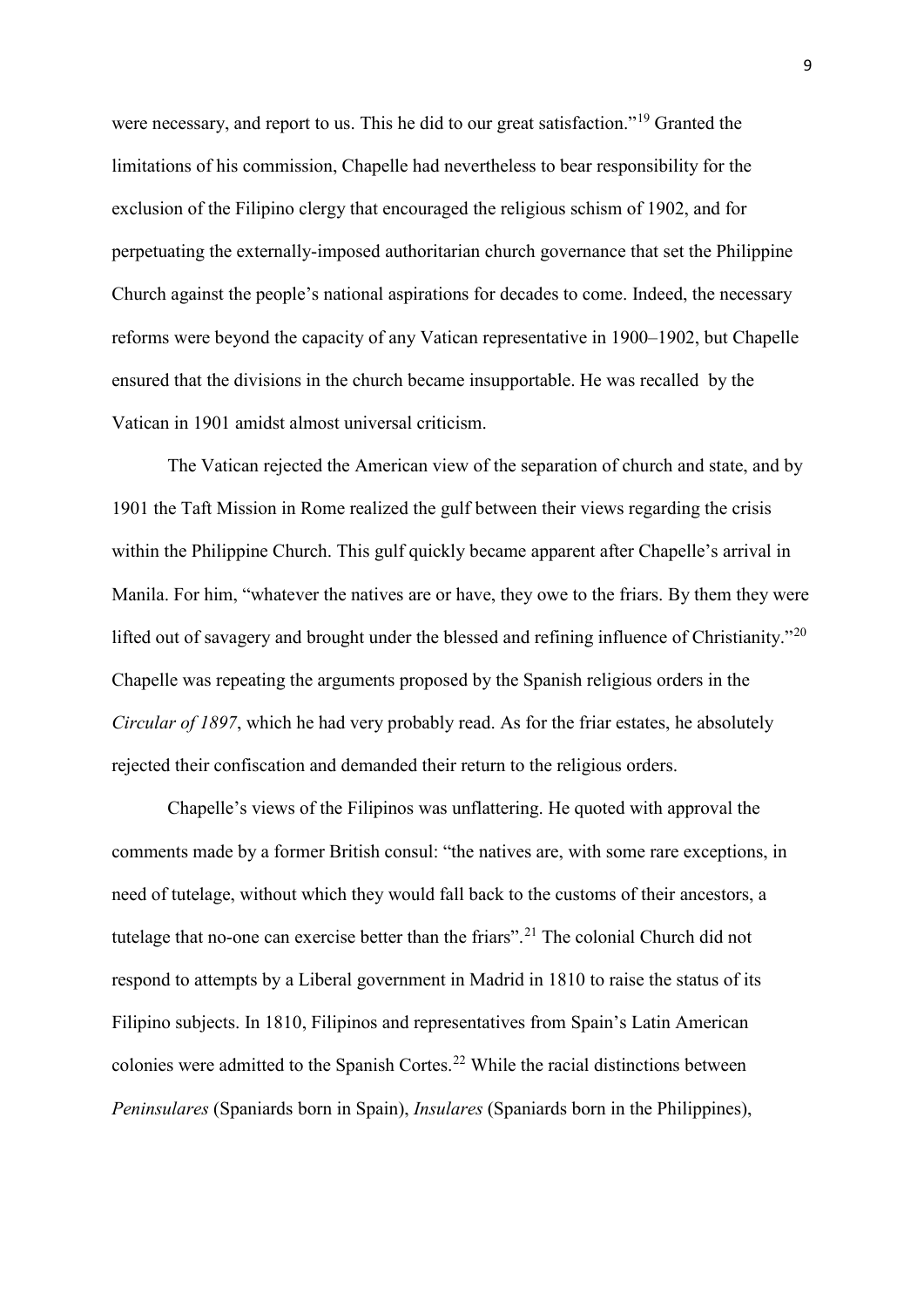*Mestizos* and "natives" had been also been removed in 1810, in practice they remained rigidly enforced in the colony.

Once exposed to the claims of the church hierarchy in an overwhelmingly Catholic country, Chapelle remembered his ultra-montane theology and abandoned his public approval of the American separation of church and state. He now aroused the criticism of the American military authorities, Governor Taft, and even Archbishop Ireland in the United States who could not understand how the chosen representative of the American Church could so alienate them.<sup>[23](#page-31-1)</sup> The Americans misjudged Chapelle as their "double agent" or ally in deciding on the role of the church in the American colonial system. Although his task was to negotiate a settlement between the Spanish hierarchy and the Americans while rescuing the existing ecclesiastical structure from Filipino revolutionaries and aggressive American secularism, "[h]e never gave any evidence of regarding conciliation as part of his mission."<sup>[24](#page-31-2)</sup>

The Taft Commission took note of the Spanish clergy's argument that once the friars were returned to their parishes, they would be valuable allies of the incoming American administration, and as representatives of Europe's civilising mission they would be "efficient instruments in securing peace and order." But the Commission concluded that hostility towards an American government that supported the return of the friars would far outweigh the claim that the Spanish religious orders would facilitate American colonial control.<sup>[25](#page-31-3)</sup>

# The Position of the Filipino Clergy

Those Filipinos who hoped that Chapelle would be an impartial investigator of their claims thus misunderstood the intention of the Holy See to send an envoy at the request of the Spanish hierarchy in the Philippines. The terms of his mission were not "to plan the inauguration of a new clergy, or to reform the existing one," as a supporter of the Filipino clergy wrote, but to confirm the legitimacy of the colonial church and its Spanish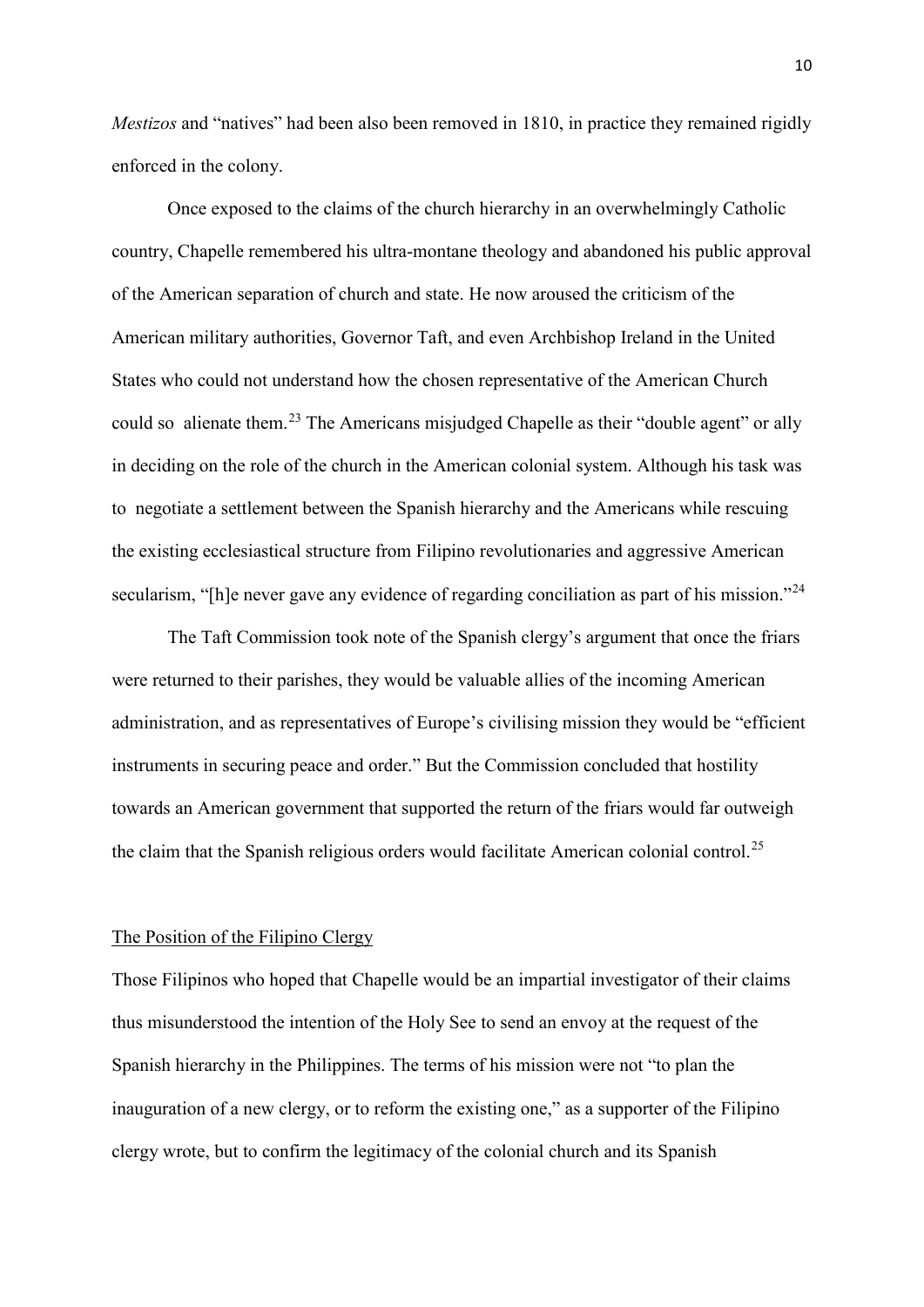constitution. This position was hardened by the outrage at what the friar prisoners had endured at the hands of the Philippine Republic, including the torture of Bishop Hevia Campomanes. Chapelle's intention was to ensure the protection of the Spanish clergy and the restitution of their rights and properties.<sup>[26](#page-31-4)</sup> To achieve this an attempt was made to appeal to the Filipino clergy on behalf of the friars. The Papal Nuncio in Madrid, on 13 March 1899, had written to Rampolla recommending that the Filipino clergy be asked to intercede on behalf of the prisoners, and Rampolla then recommended to Archbishop Nozaleda that he should appeal to the Filipino clergy to negotiate with the revolutionaries for their release.<sup>[27](#page-31-5)</sup> However, only an unrepresentative minority of Filipino priests were responsive to the appeal to help the Spanish bishops steer the church through the transition to American rule.<sup>[28](#page-31-6)</sup>

Despite this, almost all the Filipino clergy condemned the treatment of the Spanish friars by the revolutionaries, not out of obedience to the Archbishop but because, whatever their differences, they could not condone abuses against the inviolable character of the priesthood. On 14 September 1899, the Filipino clergy addressed an *Exposición* to the President of the Republic in compliance with the Pope's request, transmitted by Cardinal Rampolla through Archbishop Nozaleda, calling for the release of the Spanish friars.<sup>[29](#page-31-7)</sup> Chapelle's view, however, was that the Filipino priests were supporters of a revolution that involved a Masonic conspiracy against Catholicism, and this view was reinforced once he met the Spanish bishops. [30](#page-31-8)

The nationalists' policy towards the Church was understood by the hierarchy (and, no doubt, by Cardinal Rampolla) as confirming this conspiracy thesis. The Aguinaldo Government in 1898 and early 1899 had moved to bring the secular Filipino clergy under direct government control, ordering them to obey Father Gregorio Aglipay as their ecclesiastical superior and not the Spanish bishops. A decree of July 1898 instructed local government officers to require the Filipino clergy to use the pulpit and the confessional to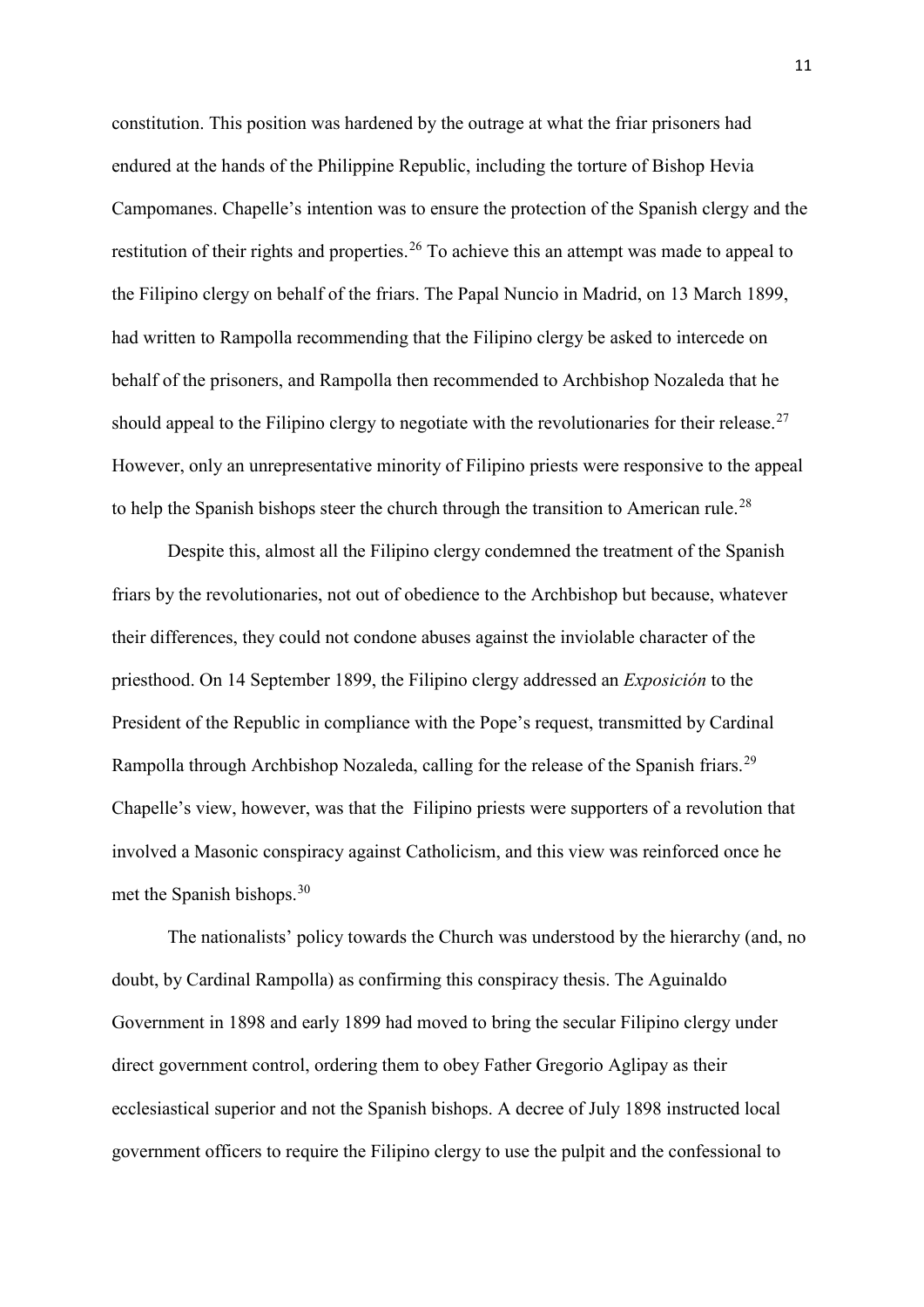inculcate patriotism and obedience to the Republic. They were, in short, expected to act as agents of the Republic.<sup>[31](#page-31-9)</sup> Many Filipino priests accepted this role; indeed, John Schumacher claims that "the nationalist movement of the nineteenth century took its rise from the desire of the Filipino priests—headed by Fr Jose Burgos—to supplant the Spanish friars in the parishes."[32](#page-31-10)

There was, perhaps, a faint opportunity for a sympathetic delegate to appease the Filipino clergy through a careful religious settlement. But although they were careful to leave this possibility open and repeatedly affirmed their loyalty to the Holy See, they refused to recognise the ecclesiastical authority of their Spanish bishops. The Paniqui Constitution marked the culmination of this attempt: The Filipino clergy met at Paniqui on 23 October 1899 to adopt a Constitution that stipulated that the Council of priests would only recognise foreign bishops who were representatives of His Holiness but not as incumbents of Philippine dioceses.[33](#page-31-11) This and their incorporation into the Philippine Republic, however, probably rendered a negotiated agreement with the Vatican impossible. The position adopted by the Republican government was that only Filipinos should serve as bishops in the Philippines. Apolinario Mabini, the Republic's negotiator warned the Vatican in a letter to Archbishop Nozaleda that "before looking after a few religious priests, [it] should interest itself in the fate of eight million Filipino Catholics, who are channelled into slavery by the deed and virtue of that immoral sale" of the Filipino people to an "infidel nation" such as the United States.<sup>[34](#page-31-12)</sup> The revolutionaries, in the event, gained no advantage by attempting to use the friar prisoners to force Spain and the Holy See to grant the Republic recognition. Rather, the prisoners were used by Spain and the United States to discredit the Aguinaldo government as uncivilised and not worthy of formal negotiation.

# The Consultations of January 1900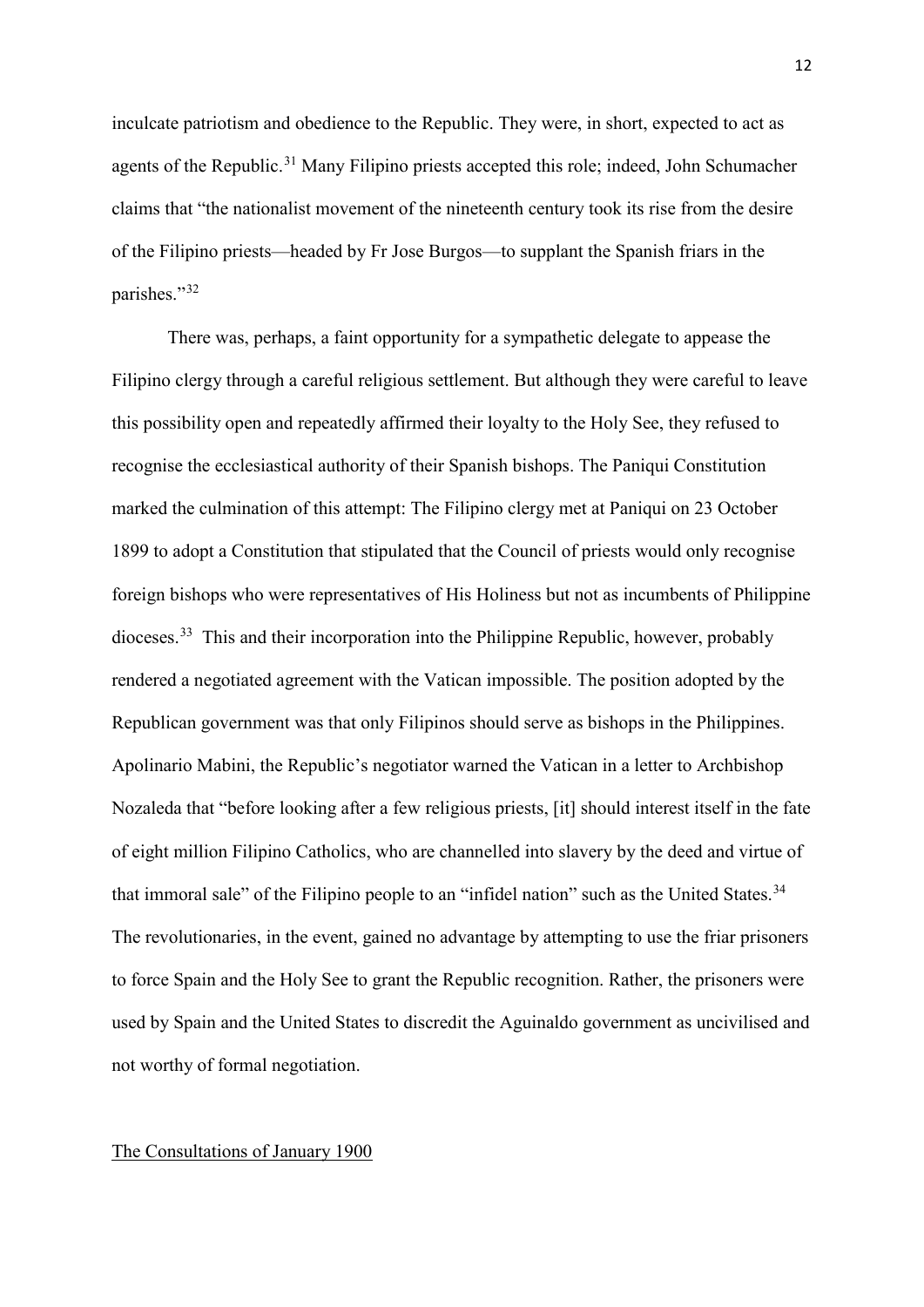Six days after his arrival in Manila, Chapelle met in secret consultations with the four Spanish bishops to plan the future of the Philippine Church.<sup>[35](#page-31-13)</sup> The Dominican secretary who took the minutes was sworn to silence. The Dominicans, however, could not contain their exultation at the Delegate's sympathy for their cause and soon a fairly accurate account of the consultations reached the Spanish and the American press.<sup>[36](#page-31-14)</sup>

There were reports that resolutions favouring the friars had been agreed at these meetings.<sup>[37](#page-31-15)</sup> The minutes bluntly reveal Chapelle's unqualified consent to restore the Spanish priests to their parishes and agricultural estates, to relegate the Filipino clergy to a subordinate and inferior role, and to ensure that no Filipino priest would be appointed as bishop. The deliberations were critical for subsequent Vatican policy towards the Philippine Church. A transcript of the discussions was sent to Cardinal Rampolla and confirmed him in his opposition to the Filipino clergy. Two years later, Rampolla was responsible for negotiating the religious settlement between the Vatican and the United States and, through his influence, the conclusions of the January 1900 meetings provided the assumptions that shaped the Apostolic Constitution for the Philippine Church, *Quae mari sinico* of 1902. This Constitution confirmed the decision of a significant number of the Filipino clergy to support the schism that had led to the creation of the independent national Aglipayan Church.

Unaware that Chapelle and the bishops had already busily agreed on all the important issues facing the Philippine Church, the Filipino clergy and their supporters among the *principalia* (the educated elite) petitioned him for the expulsion of the friars from their parishes. The petition of "proprietors, merchants, physicians, pharmaceutists and other leading citizens" of Santa Cruz, Manila, in January 1900, to Chapelle warned that if the rumours that the Spanish religious orders were to resume control of the parishes proved true, it would have an intensely negative effect on the Filipino people, "who unanimously protest against the pretensions of such individuals who, by their hateful behaviour, caused, to a great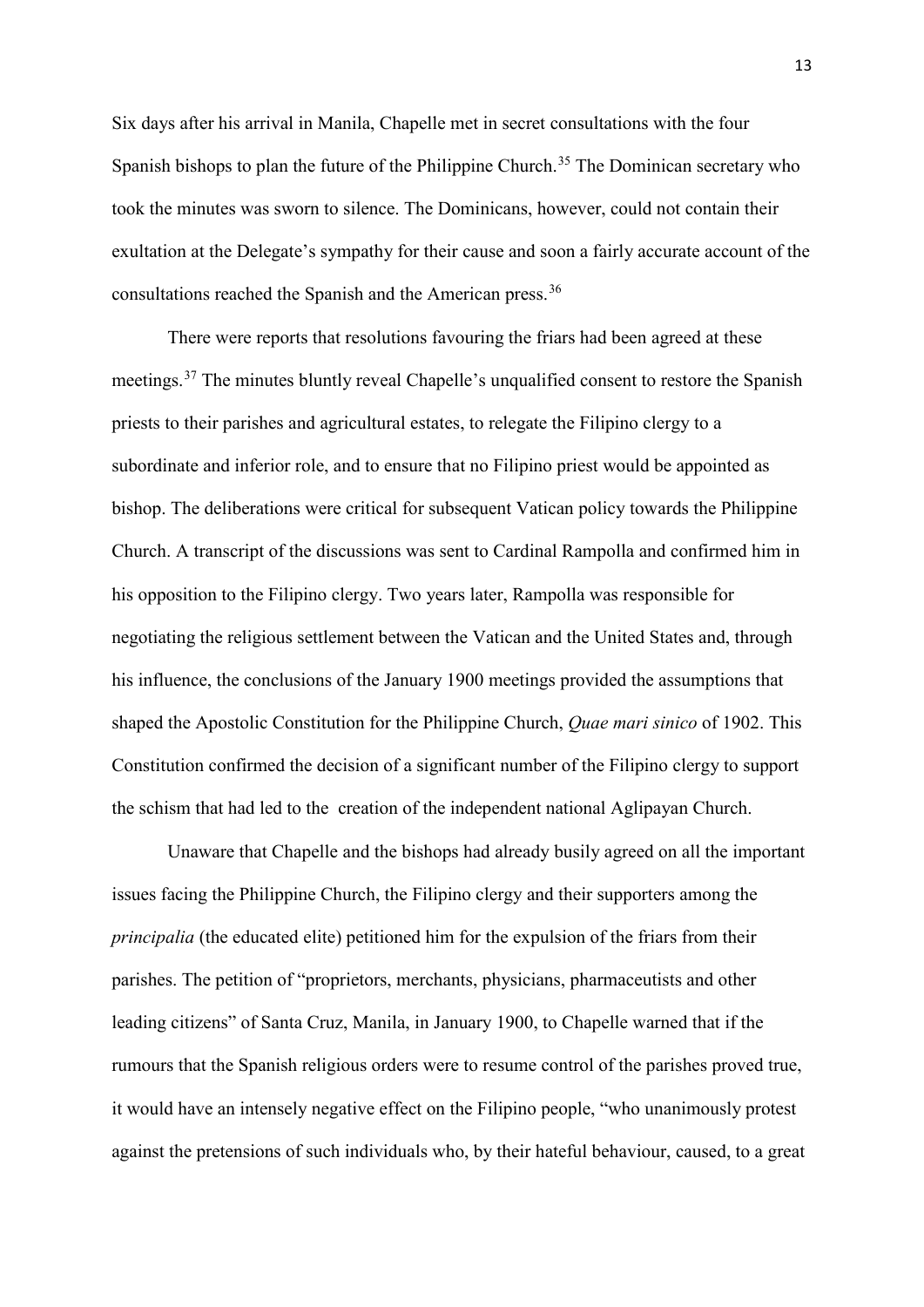extent, the revolution which shook the Spanish yoke in these islands."<sup>[38](#page-32-0)</sup> This petition was characteristic of other petitions presented to Chapelle throughout his sixteen months in the Philippines.<sup>[39](#page-32-1)</sup> The agitation produced by reports that he had come as the "joint agent of President McKinley and the Pope to reinstate the friars in their former power" was so intense that the military governor Major General Elwell S. Otis issued a statement promising that "if the Church authorities assign friars to curacies who are obnoxious to the people, they will not be compelled to accept them… the government will not force upon them any ecclesiastical denomination contrary to their wishes".<sup>[40](#page-32-2)</sup> (Chapelle was later to describe Otis as "of about the right mental calibre to command a one-company post in Arizona."[41\)](#page-32-3) Delegations of Filipino priests also called on Chapelle pleading that Filipino secular priests should retain control of the parishes and the need for Filipino bishops. [42](#page-32-4) In January 1900 angry crowds demonstrated against Chapelle on at least two occasions: an official reception for him on 23 January was disrupted by hostile protesters shouting "Away with the friars!" and "Death to Nozaleda who protects the friars." This was followed by Archbishop Nozaleda being stoned in his carriage on his way back to his Palace.<sup>[43](#page-32-5)</sup> These violent demonstrations confirmed Chapelle's determination to support what he saw as the forces of legitimate authority and order in the Philippine Church. He spoke out against "a great army of enemies" seeking the ruin and destruction of the Catholic Church, which has passed through "a terrible period of persecutions and struggles which it has never before suffered."[44](#page-32-6)

The first meeting in the consultations was held on January 8 1900 between Chapelle, Archbishop Nozaleda, Bishop Martín García Alcocer of Cebu, Bishop Hevía Campomanes of Nueva Segovia and Bishop Andres Ferrero, Bishop of Jaro, and the Dominican secretary, Father Tomás Lorente. Bishop Arsenio del Campo of Nueva Cáceres by this time had already returned to Spain. Chapelle explained that their resolutions would be referred to Cardinal Rampolla as the delegate of Leo XIII. The bishops then proceeded to discuss the issue that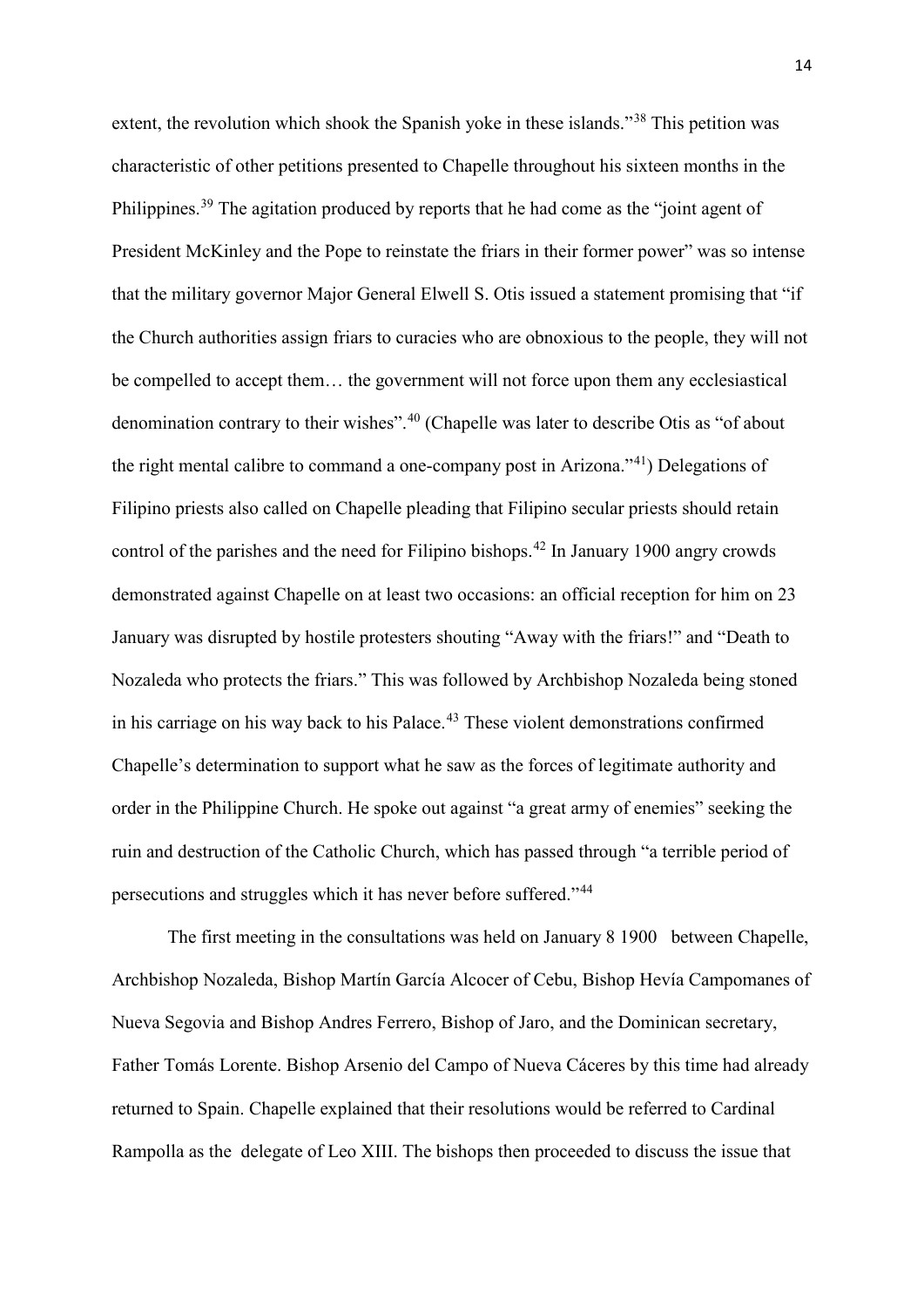would most concern them throughout their six meetings: the question of the Filipino clergy and the need to provide parish priests who were not Filipino priests. Archbishop Nozaleda stressed that the need for the European parish clergy was "absolute," and that the Filipino clergy "are altogether incapable of faithfully fulfilling their sacred ministry as they should":

The unanimous consensus of previous writers and everyday experience reveal that the Filipino priest is subject to these grave defects: the greatest levity of spirits; an indomitable propensity for the vices of the flesh; a lack of intelligence by which he is impeded from obtaining for himself a suitable and complete education, or at least that in which a reasonably instructed priest ought to rejoice.<sup>[45](#page-32-7)</sup>

The native clergy, he added, suffered from "a total subordination to the temporal things in which [they] pass their time," they were less concerned with their sacred dignity than with their private prosperity, they suffered from "clerical avarice." The church was threatened by American Protestantism and the Filipino clergy were incapable of countering this threat. The offensive against the Protestant ministers required a European clergy, and would be "ruined on account of the ignorance and ineptitude of the Filipino priests." At this point, Chapelle asked if there should be a Filipino clergy at all. Nozaleda's reply was that the native clergy was a necessary evil. Bishop Alcocer believed that the Filipino clergy were about to destroy themselves, for once they realised that their income from donations and parochial returns had dried up they would abandon their clerical life. The consultations thus began with a unanimous attack against the Filipino clergy.[46](#page-32-8)

Later in 1900, Nozaleda in his testimony to the Taft Commission, proposed a racial explanation of the inferiority of the Filipino clergy. Like all Tagalogs they were superficial, easily affected by pleasure, lacking the innate feeling which moved the European races, they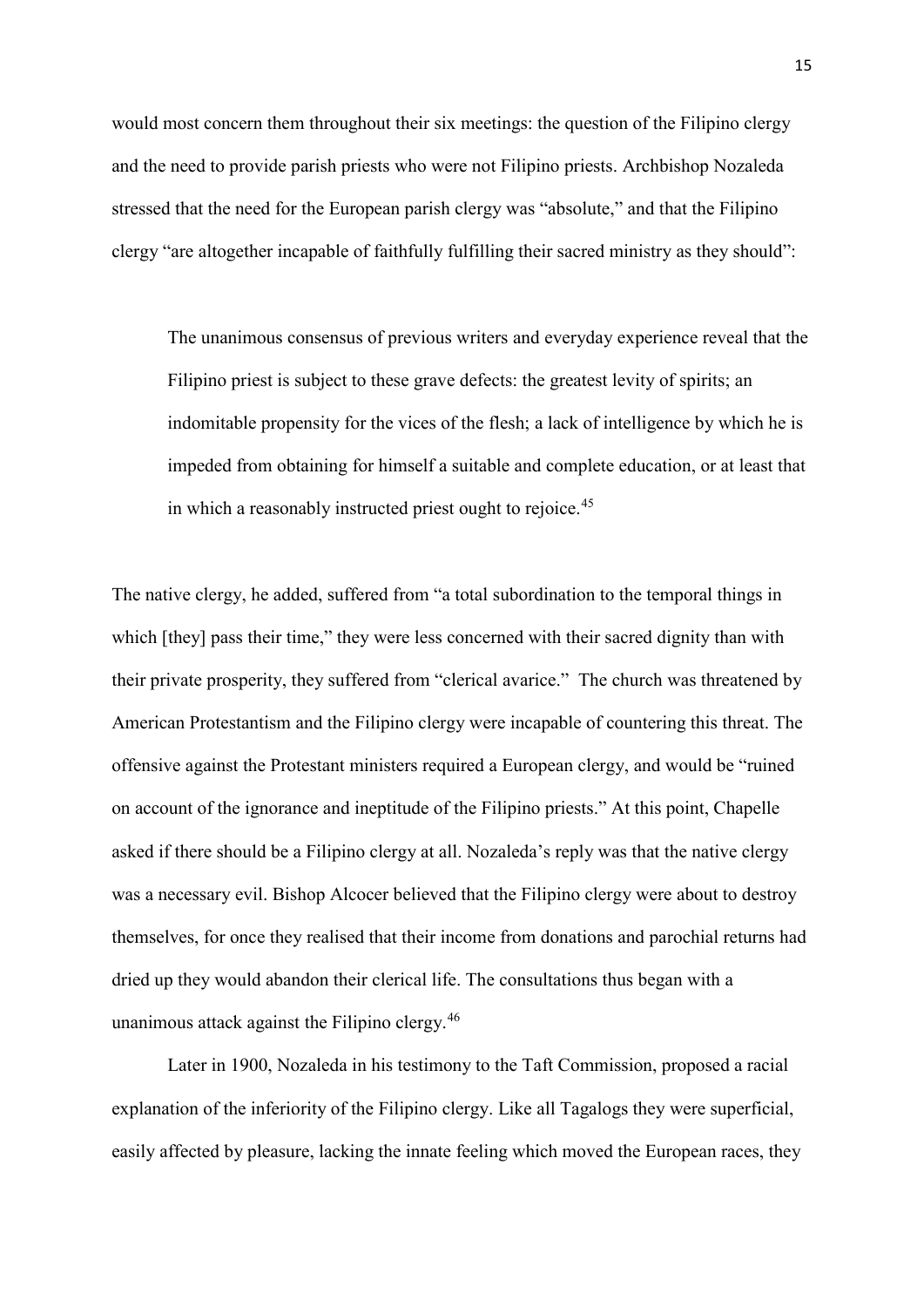lacked character and moral discrimination. At best they could imitate mechanically the artistic and creative efforts of the white races. There was no sincerity in their friendship and they had no pity. These faults were innate.<sup>[47](#page-32-9)</sup>

And yet the decision to subject the Filipino clergy to the lowest place in the Philippine Church was in effect an admission of failure, since the fundamental object of missionary activity, as set out by the Propaganda Fide, was to establish a self-sufficient local church served by its own secular clergy. Thus, after four centuries of missionary work and two centuries of ordaining Filipino priests, this decision now excluded the Filipino clergy from any positions of responsibility in the church.

The second major issue considered by Chapelle and the bishops was "whether it is appropriate that the Spanish religious orders should remain here to administer parishes." The bishops turned to this question aware that the Schurman Commission was just then about to publish its report with the recommendation that the friars' lands should be purchased from them by the government and that the friars should be deported. They were aware that this would arouse the opposition of the American military authorities, since Aguinaldo's forces still held much of Luzon, which meant that the return of the friars to their parishes would provoke popular risings and could only take place under American military protection. Yet the bishops simply agreed that on this matter there was no need for discussion, "since the will of His Holiness our Lord the Pope concerning the permanence of religious institutes in the Philippines was made altogether clear to them by the most reverend lord Delegate." The Vatican had decided before Chapelle set foot in the Philippines that the Spanish religious orders were to remain in the Philippines, that is, the Dominicans, Augustinian Recollects, and the Franciscans, the "friar" orders. There was much less hostility towards, and even acceptance of, other foreign religious orders including the Jesuits and the Vincentians.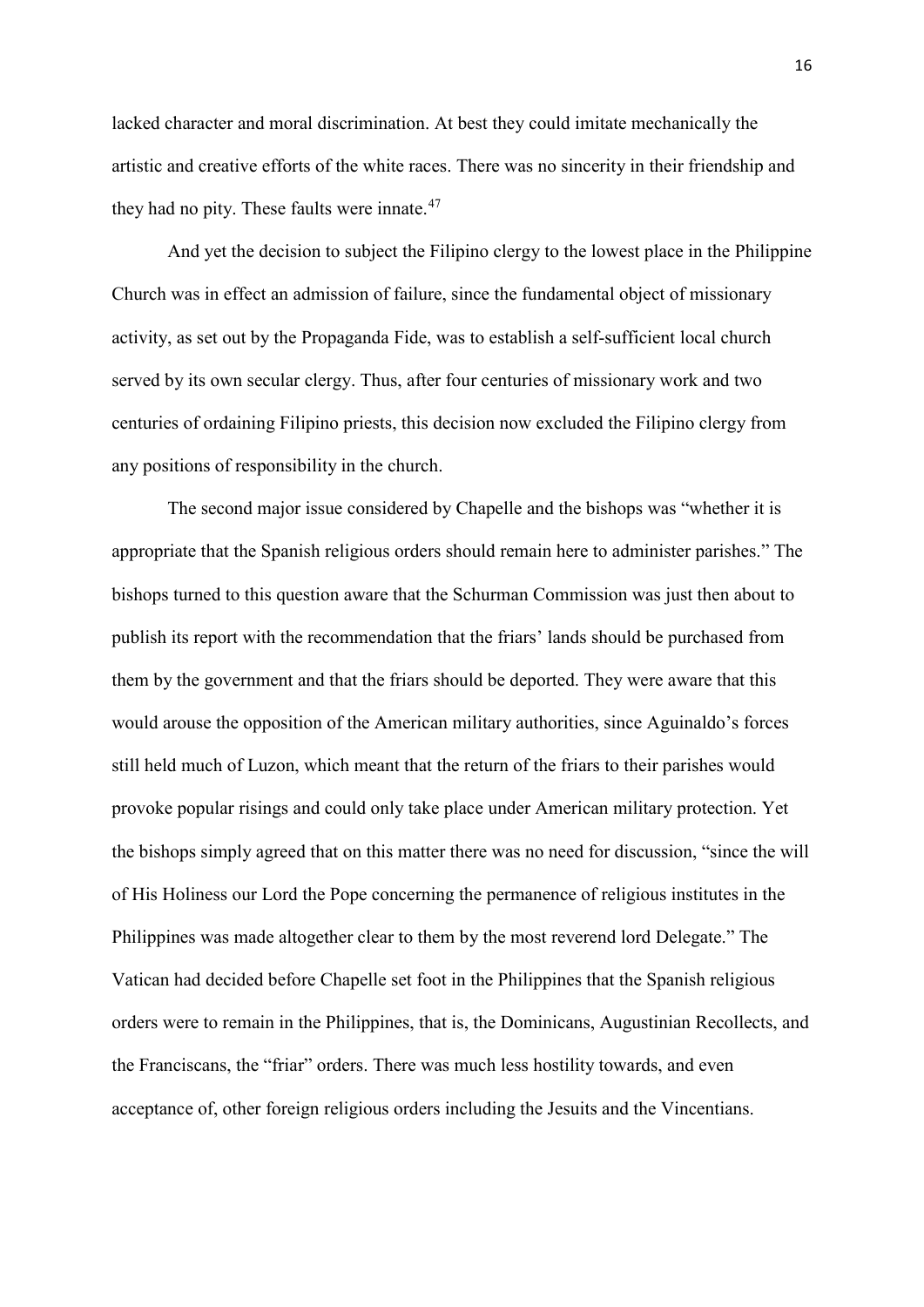After their imprisonment and harsh treatment, hundreds of Spanish friars had already left the Philippines and many others also wanted to return to Spain. Chapelle later told the Taft Commission that members of the religious orders had wanted to go elsewhere but that he had detained them. The Principal of the Recollect Order told the Commission that his priests were anxious to leave, "but the Pope at Rome has given his order and there is no recourse except to obey."[48](#page-32-10) Leo XIII or, rather, Cardinal Rampolla, had decided this matter in 1899 and possibly earlier.

The bishops argued that the opposition to the return of the friars "was engineered... and organised by [Filipino] clerics… who burn with the desire of ridding them of the presence of the religious so that the whole field of the Gospel might remain for themselves." This is why they considered the "suitability of other religious congregations taking up parochial ministry in the Philippines." Their recommendation was to arrange for European and American priests to come to the islands to replace those Spanish priests who had left since 1898. Nozaleda argued that other European congregations could be assigned to those areas where opposition to the Spanish friars was most virulent. The meetings moved on to consider the dire financial situation facing the church and other matters of administration and church properties including schools, cemeteries, landed estates, corporations and buildings. Inventories had to be made and property rights confirmed with the American authorities. Chapelle recommended "that it would be best for all if all things pertaining to the church of the Philippines were placed under the protection of the Sacred Congregation for the Propagation of the Faith." Placing the Philippine Church under the direct control of the *Propaganda Fide* would provide an institutional replacement from the Vatican for the termination of the *Patronato Real* with the end of Spanish colonial rule. This arrangement would confirm the missionary identity under Rome of the Philippine Church.<sup>[49](#page-32-11)</sup>

17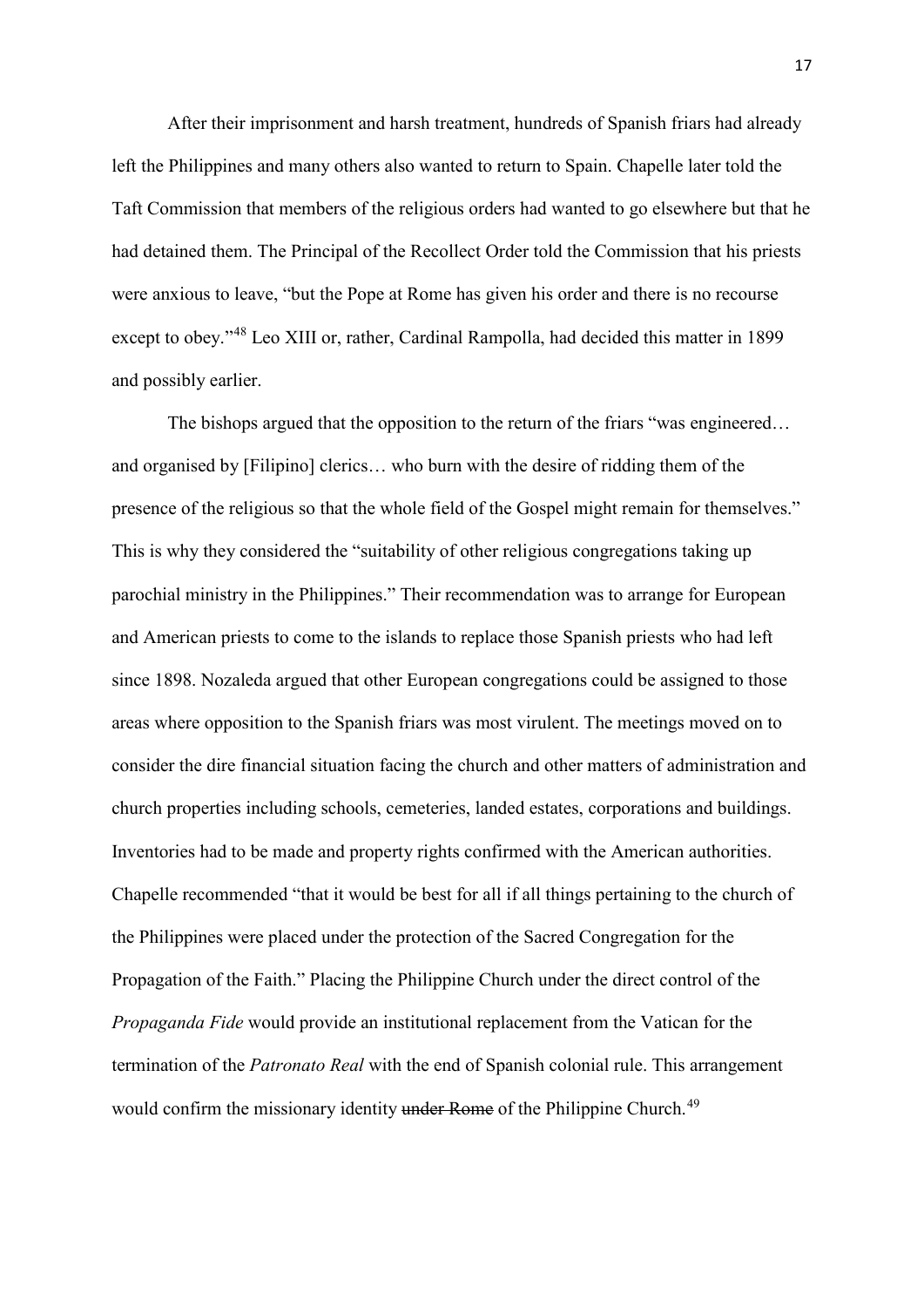#### The Apostolic Constitution *Quae mari sinico*

The new Apostolic Delegate, Monsignor Guiovanni Battista Guidi, arrived in Manila on 17 November 1902, bringing with him the Vatican's Apostolic Constitution for the Philippine Church, *Quae mari sinico*. Aware of the hostility towards his predecessor, he saw his task as requiring great tact. When he arrived the schism that had threatened the church since Father Aglipay's excommunication in 1899 had already begun, and the Philippine Independent Church already existed. News of the contents of the Apostolic Constitution he delivered had already persuaded a number of Filipino priests to join the schismatic church. When it became clear that Guidi could not satisfy the demand for the expulsion of the Spanish priests, the Filipino clergies of Ilocos Sur and Iloilo also declared their separation from the Roman Catholic hierarchy, though they refused to join the Aglipayan schism. By then the Franciscan Bishop Alcocer of Cebu had replaced Nozaleda and issued a Pastoral Letter in 1902 which condemned "new ideas, new customs and new aspirations" for "false liberties" and "malevolence against venerated institutions of the Church."[50](#page-32-12) The Pastoral Letter and the Apostolic Constitution further alienated the local clergy. Despite this, Guidi succeeded in opening communications between Rome and the Filipino clergy until his sudden death on 27 June 1904 ended his attempts at reconciliation.

The Church's terms of a religious settlement in 1900–1902 and the intention to maintain the Philippine Church as a colonial and externally-governed institution was unworkable in the long-term and, in a sense, contradicted the missionary enterprise. By 1906, with the consecration of the first Filipino bishop, the Church realised it had to somehow come to terms with the new situation.

# Early American Rule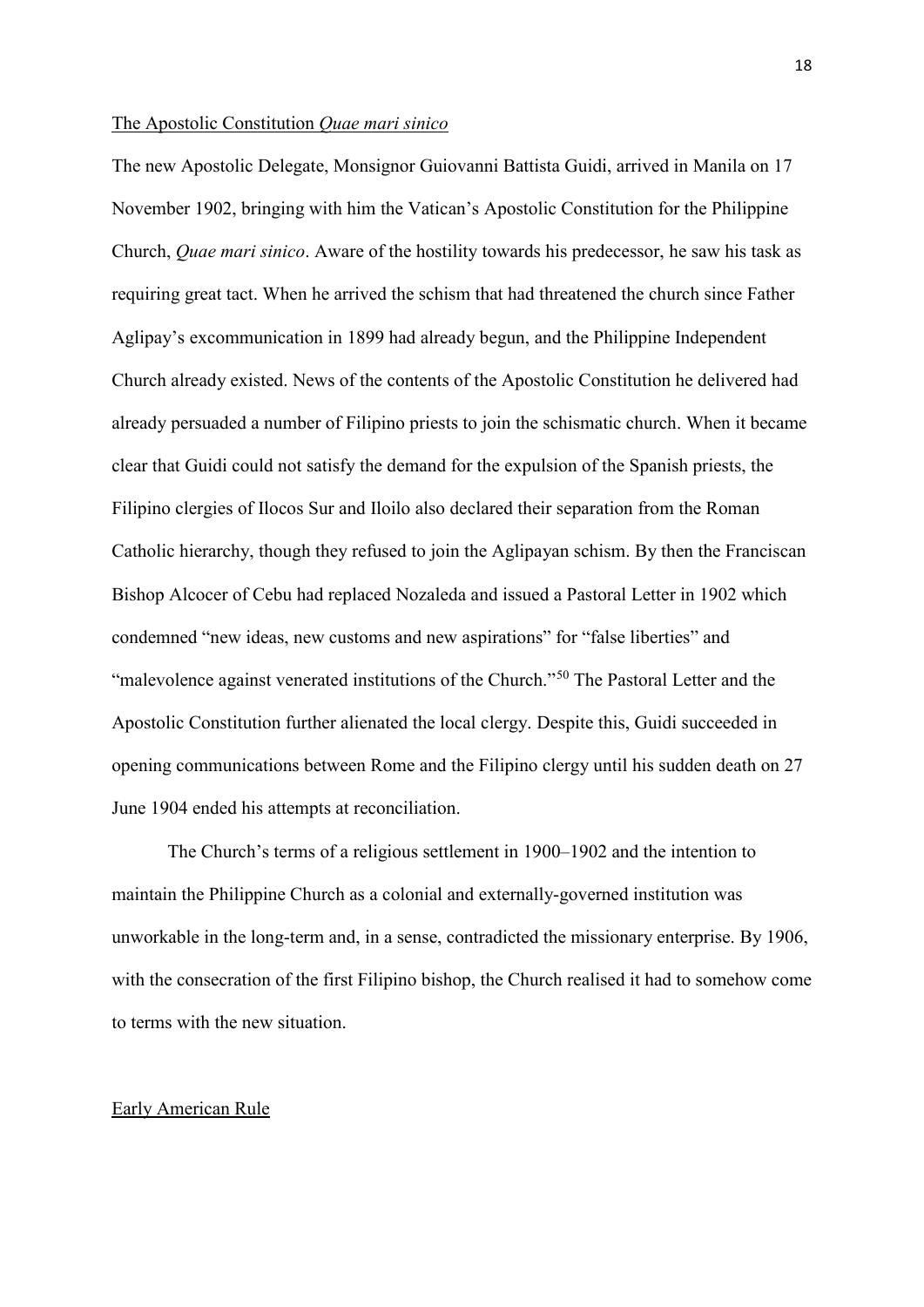American bishops replaced the departed Spanish bishops from 1904. The friar estates were purchased by the U.S. government in 1903, ending the landed power of the religious orders. The appointment of Filipino bishops from 1906 onwards signalled not that the Vatican had by then accepted the necessity to begin a process of transferring authority to a Filipino hierarchy. Rather it was an attempt to accommodate the Filipino clergy within a colonial church that remained under external episcopal control. By 1917, however, four of the nine bishops in the Philippines were Filipino. The gradual replacement of American bishops by Filipino bishops and the eventual Filipinisation of the ecclesiastical hierarchy created the conditions for the Church to at least achieve a *modus vivendi* with the future secular state. There was not, however, any accommodation, let alone resolution, of the opposition between the Church and Filipino nationalism in the American period.

The long-term challenge was for the Church to come to terms with the Filipino nationalist aspirations that had begun with the Propaganda Movement and culminated in the revolution of 1896. This reconciliation was a slow and grudging process that persisted into the post-independence period. The church hierarchy viewed the Catholic faith and the nationstate as distinct and even contested world-views. This went beyond the memories of the anticlerical hostility of the adherents of the revolution towards the Church, [51](#page-32-13) and the anti-clerical actions against it during the American period by Filipino state officials, municipal officers, and those in charge of the public educational system. The basic position of the Church was that the final authority proceeded from God, not from the nation-state. The American bishops in 1912–16 opposed Philippine independence, warning that "[it] would place a tyrannical oligarchy in control of the country… and would mean the destruction of the Catholic Church and the loss of the faith of its seven million Catholics."[52](#page-32-14) In fact, many of the most prominent Filipino leaders were active Masons who opposed any Church intervention in public life.<sup>[53](#page-32-15)</sup> And although leading Filipino Catholics expressed their nostalgia for an idealised Catholic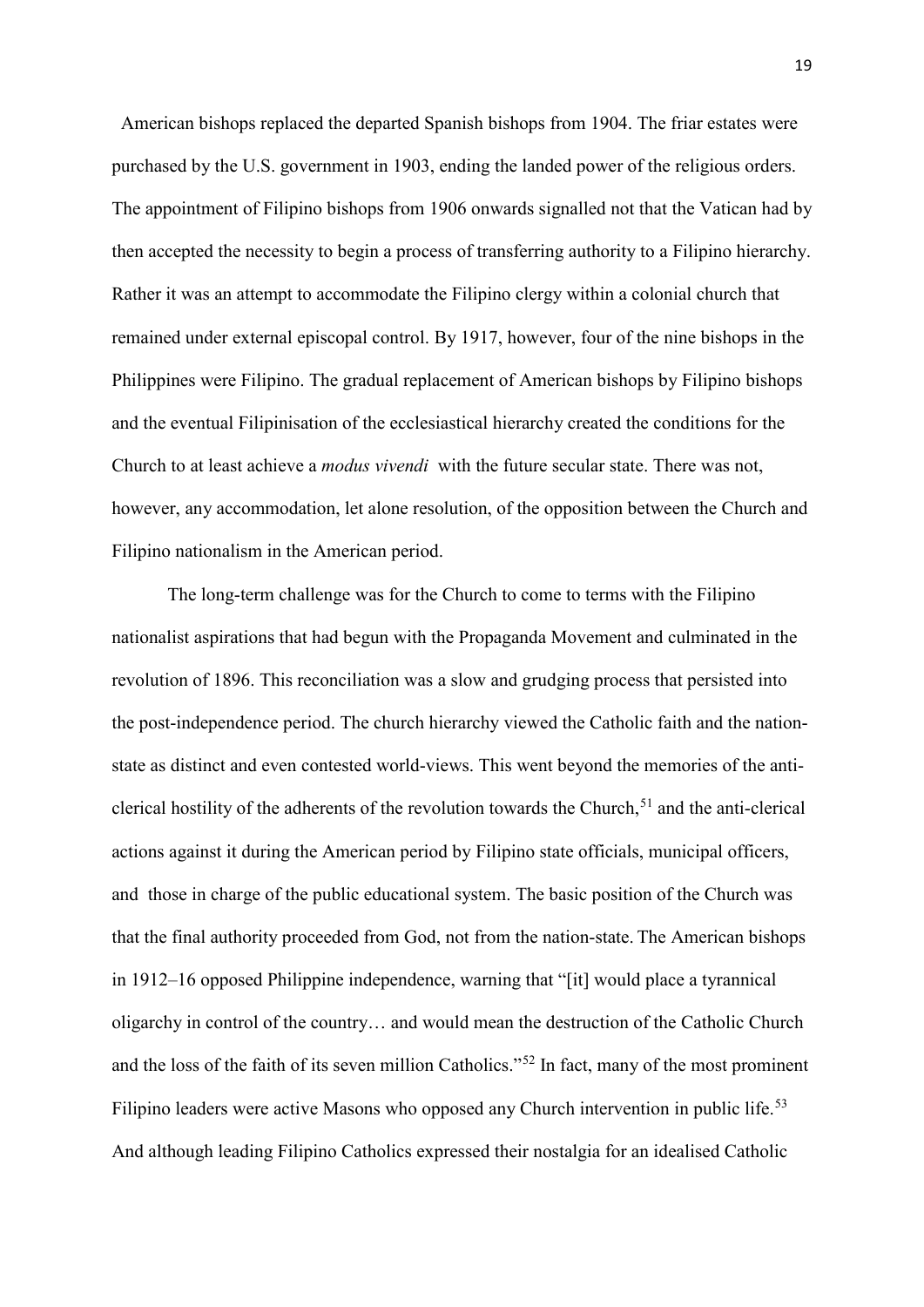past, the first signs of an accommodation between the Church and the emerging Filipino state appeared only in the  $1930s.^{54}$  $1930s.^{54}$  $1930s.^{54}$ 

#### Accommodation of Church and State from the 1960s Onwards

In the post-Vatican II era, the Philippine Church supported the struggle for social justice, which aligned it with the progressive democratic nationalists.<sup>[55](#page-32-17)</sup> The hierarchy, in its support of the struggle to remove the Marcos dictatorship (1972-1986) claimed to have finally reconciled the Church to the people's political aspirations. Schumacher argues that the Church only realised its potential as a major force in Philippine society and politics, when it intervened against the Marcos regime, and "actually became such a force."<sup>[56](#page-32-18)</sup>

The Church proclaimed the success of People's Power as a "miracle," the divine intervention in 1986 by Our Lady of EDSA, the Manila Shrine of Mary, Queen of Peace.<sup>[57](#page-32-19)</sup> The inspiration for the People's Power Revolution was religious rather than political, and while it may or may not have been shared by Marcos's political opponents, it was not shared by the radical Left (who were absent from the mass demonstrations at EDSA). Although the Church's view of the movement was Catholic rather than nationalist, in the struggle against Marcos, it allied itself with the anti-dictatorship forces. This position was profoundly different from the position of the Church in 1900, but it was not seen as a reconciliation or acceptance of the primacy of the secular nation-state. The objective of the Church remained a "Christian Philippines." In his first speech in February 1981 during the first of his two visits to the Philippines, , Pope John Paul II reminded the people that their history "created an obligation and it confers upon the nation a specific mission":

A country that has kept the Catholic faith strong and vibrant through the vicissitudes of history, the sole nation in Asia that is approximately ninety per-cent Christian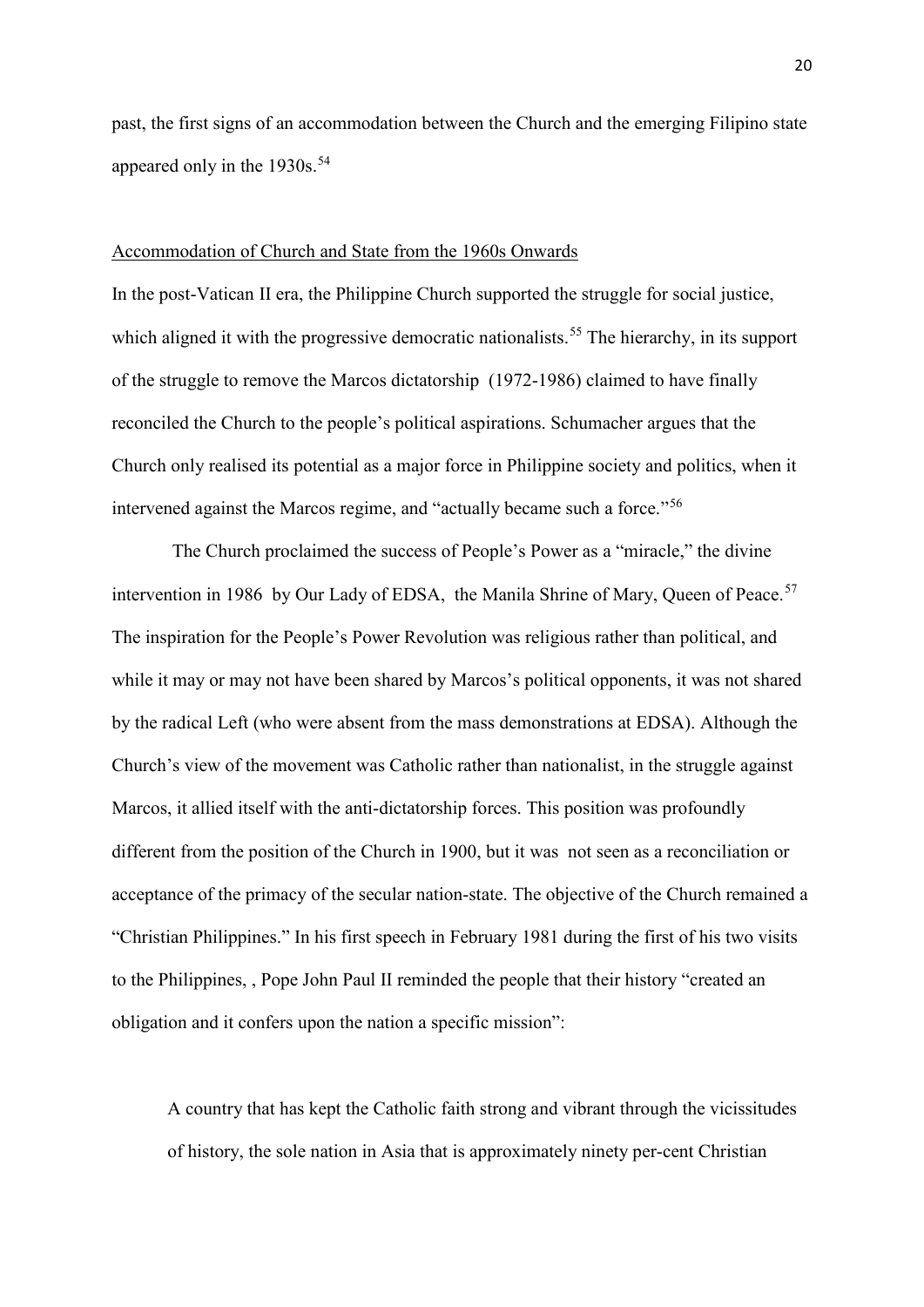assumes by this very fact the obligation not only to preserve its Christian heritage but to bear witness to the values of its Christian culture before the whole world.<sup>[58](#page-32-20)</sup>

The Philippine Church thus persisted in its rejection of the independent authority of the state to rule on social issues, nor did it accept the validity of a completely secular nationalist ideology.

However, it was prepared to support the cause of social justice and political reform on its own terms, and became an independent force beyond the control of President Marcos when the country was under martial law (1972-1986). That its intervention in the 1980s was critical was most vividly celebrated in the campaign by the Catholic Bishops Conference of the Philippines (CBCP), led by Cardinal Archbishop of Manila, Jaime Sin, to bring down President Marcos.<sup>[59](#page-32-21)</sup> Beginning in 1979, the CBCP issued a number of pastoral letters that criticised the Marcos regime, its economic abuses and violations of human rights. [60](#page-33-0) The turning point that changed it into an active opponent of the regime was the murder of the then opposition leader Ninoy Aquino in May 1983 and the response of the 2 million people who attended his funeral. Three years later, on Sunday, 16 February 1986, the bishops issued a statement condemning the Marcos regime that was read in churches across the country. On February 22, in his sermon on Radio Veritas (the Catholic radio station), Cardinal Sin called on the people to rally around the Minister of National Defence, Juan Ponce Enrile, and the Vice-Chief of Staff, Lt. Gen. Fidel Ramos, who had resigned, and who had declared Corazon Aquino and not Marcos as the legitimate president. Enrile and Ramos opposed Marcos from Camp Aguinaldo and, across the highway, in Camp Crame, on Epifiano de los Santos Avenue (EDSA).

On Sunday morning, 23 February, an altar was erected on the guard-house of Camp Aguinaldo and Mass was celebrated with the huge congregation that had gathered outside the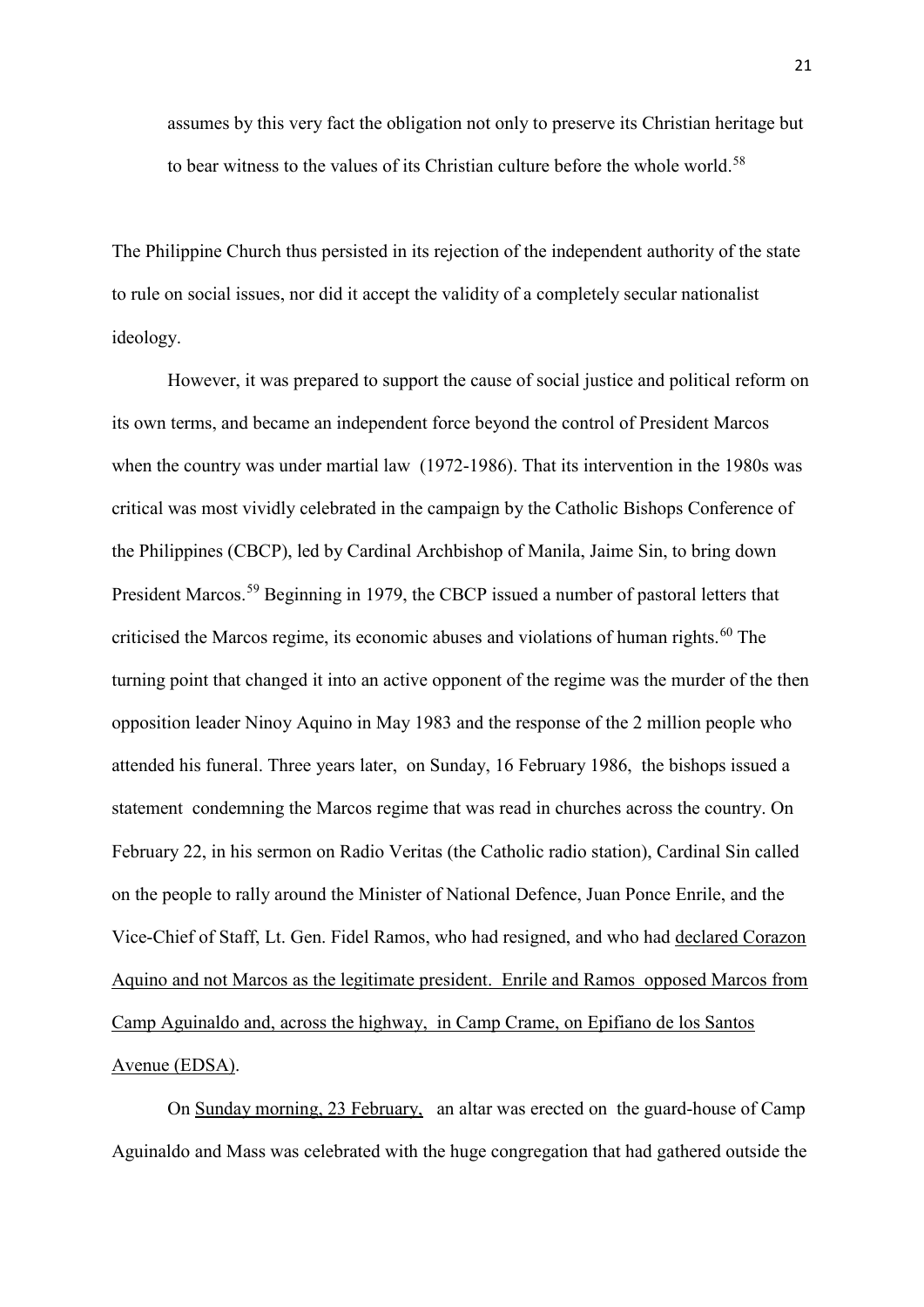barracks. By Sunday afternoon the crowd had reached around half a million, including priests and seminarians and hundreds of nuns. A large statue of the Blessed Virgin Mary, Our Lady of Fatima, was set up over the altar. When tanks and marine forces arrived on the scene they were halted by the crowd, and the people started offering the soldiers food and flowers. The three days and four nights of the People's Power Revolution thus brought down the Marcos dictatorship. In the words of Miguel Bernad:

The events of February, 1986, were proof of the influence wielded by the Church. On Sunday, February 16, from almost every pulpit in the land, the bishops' statement was read condemning the unprecedented fraudulence with regard to the February 7 presidential elections. That statement—and Cardinal Sin's appeal made at ten o'clock on Saturday night, February 22—served to galvanise the people into taking direct action. [61](#page-33-1)

For the Church, as noted, the triumph of the People's Power was a divine intervention, the "Miracle of EDSA":

On those fateful four days and four nights of the revolution… literally millions of saints came marching in to protect the outnumbered and doomed rebel group of Enrile and Ramos. The Filipino civilians who massed on EDSA were, of course, not saints in the conventional manner we understand the word. But insofar as they were willing to face death… insofar as they spend that crucial period prayerfully and with a surpassing love... they were saints.<sup>[62](#page-33-2)</sup>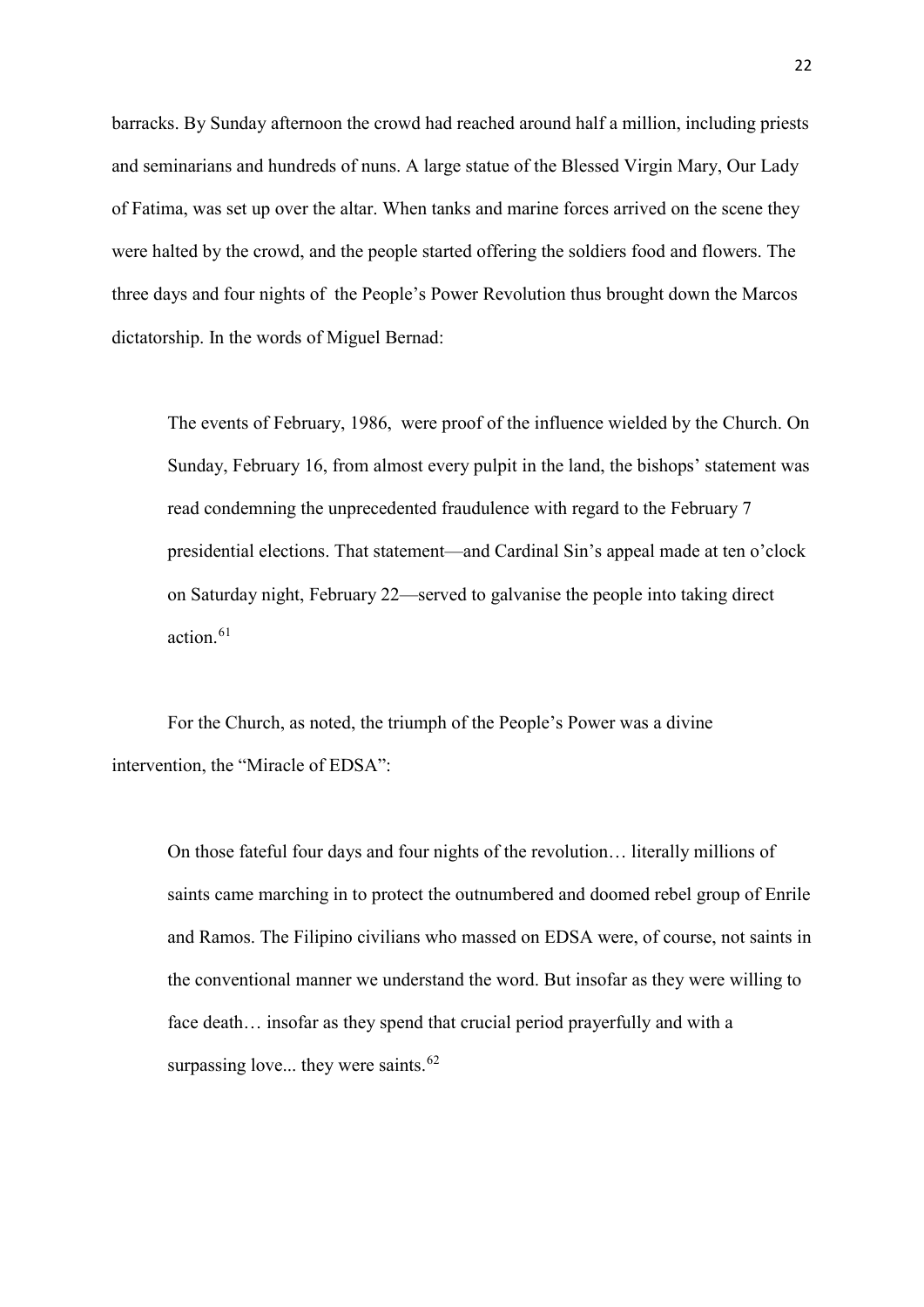The EDSA Shrine of Mary, Queen of Peace, was erected by the Church as a commemoration of the Virgin Mary's miraculous intercession to oust the dictatorship through a peaceful and bloodless uprising. Cardinal Sin described it as Holy Ground. It was claimed there was a second miracle when the Church supported a four-day political protest, "The Second EDSA Revolution," that peacefully overthrew the government of President Joseph Estrada in January 2001 (Our Lady of EDSA website). This provoked a reaction and was followed by attacks against the EDSA Shrine by Estrada's supporters who largely originated in the Manila slums.

Implicitly, the Church's role in the People's Power, as symbolised by the EDSA Shrine, was that it completely identified with the aspirations of the Filipino people for justice and freedom. In this sense, this was the moment when its dichotomous legacy as the Colonial Catholic Church that opposed the Philippine Nationalist Revolution was finally put aside (with the reservations made earlier). Yet, while this may have been true from the perspective of the bishops and the clergy, it may not have been so from the secular nationalist perspective.

# Conclusion

The Catholic Church in the Philippines was both the beneficiary and the victim of Spanish colonialism, which provided it with the means to pursue its evangelising mission. It was a victim because its Christian mission was compromised by its identification with the Spanish state through the *Patronato Rea de las Indias* and its consequent entanglements with colonial policy and the racism and exploitation it entailed. This is not to say that during the Spanish colonial era the Church abandoned its Christian principles or that the Spanish bishops and religious orders were simply the agents of foreign rule. Its commitment to the salvation of the Filipino laity was genuine and involved personal sacrifice. But once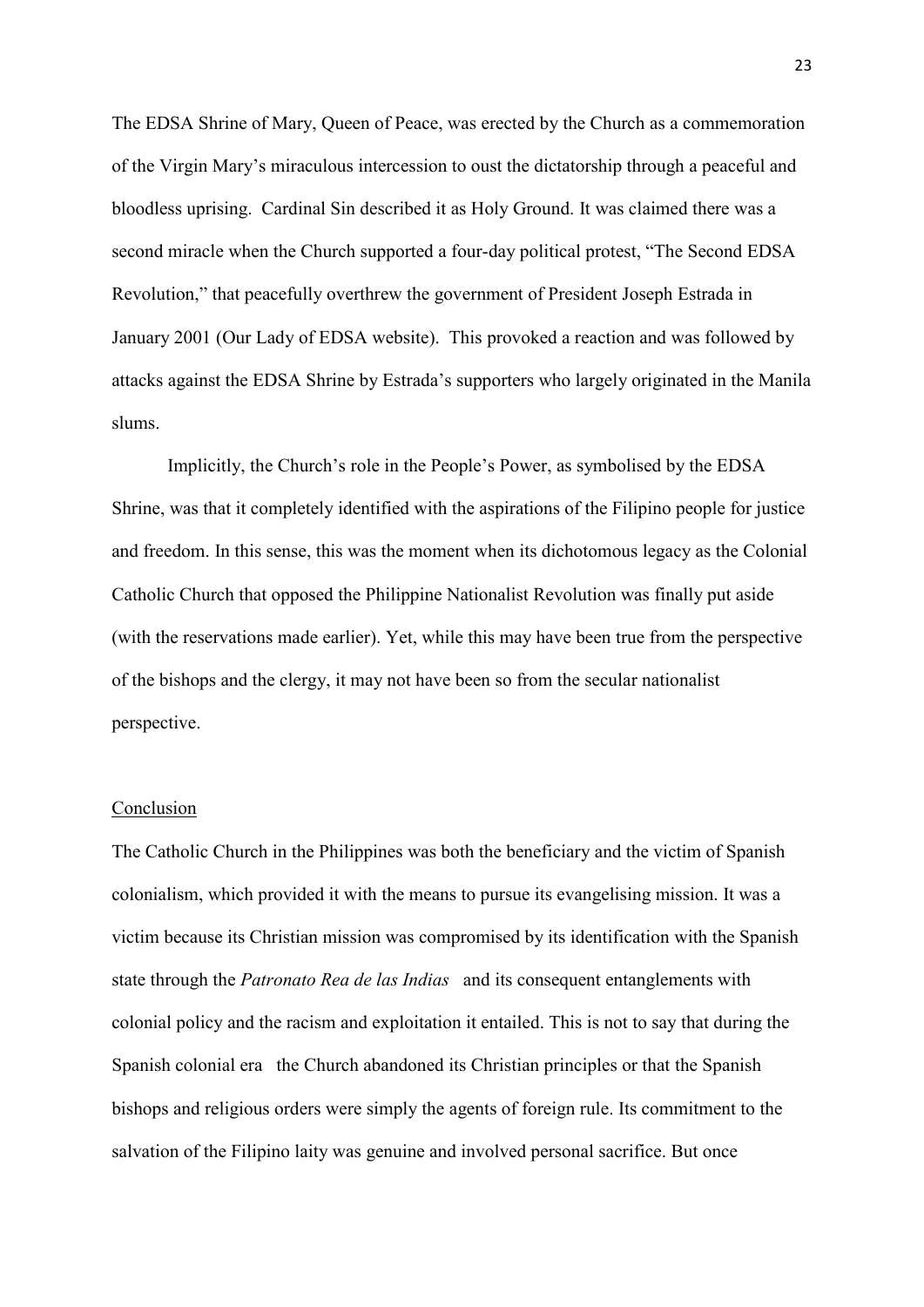confronted by Filipino nationalism and the threat it posed to the Church and to the Catholic faith, the last Spanish bishops in the islands condemned both the nationalist revolution and the Filipino clergy.

Although the religious settlement advocated by the Spanish bishops and endorsed by the Apostolic Delegate provided the basis for the Apostolic Constitution of 1902, including the decision that the Spanish religious orders would remain in the Philippines (and, implicitly, control the Filipino clergy), it perpetuated the Church's colonialist and anti-Filipino policy by opposing the people's nationalist aspirations and exposing itself to the charge of racial prejudice. Thus the settlement resulted in the schism in 1902 that divided the clergy into two. The consecration of Filipino bishops from 1906 onwards expressed the Vatican's recognition that the settlement of 1902 was unworkable. But it took another sixty or so years for a post-Vatican II Church to unreservedly recognise the political as well as the religious aspirations of Filipino Catholics. In 1986, the Church finally laid to rest the claim that it was the opponent of Filipino political aspirations, and claimed to be their committed champion. That this did not represent a final resolution of its dichotomous legacy proceeded from its understanding of its own religious mission, and not from its endorsing the principles of secular nationalism.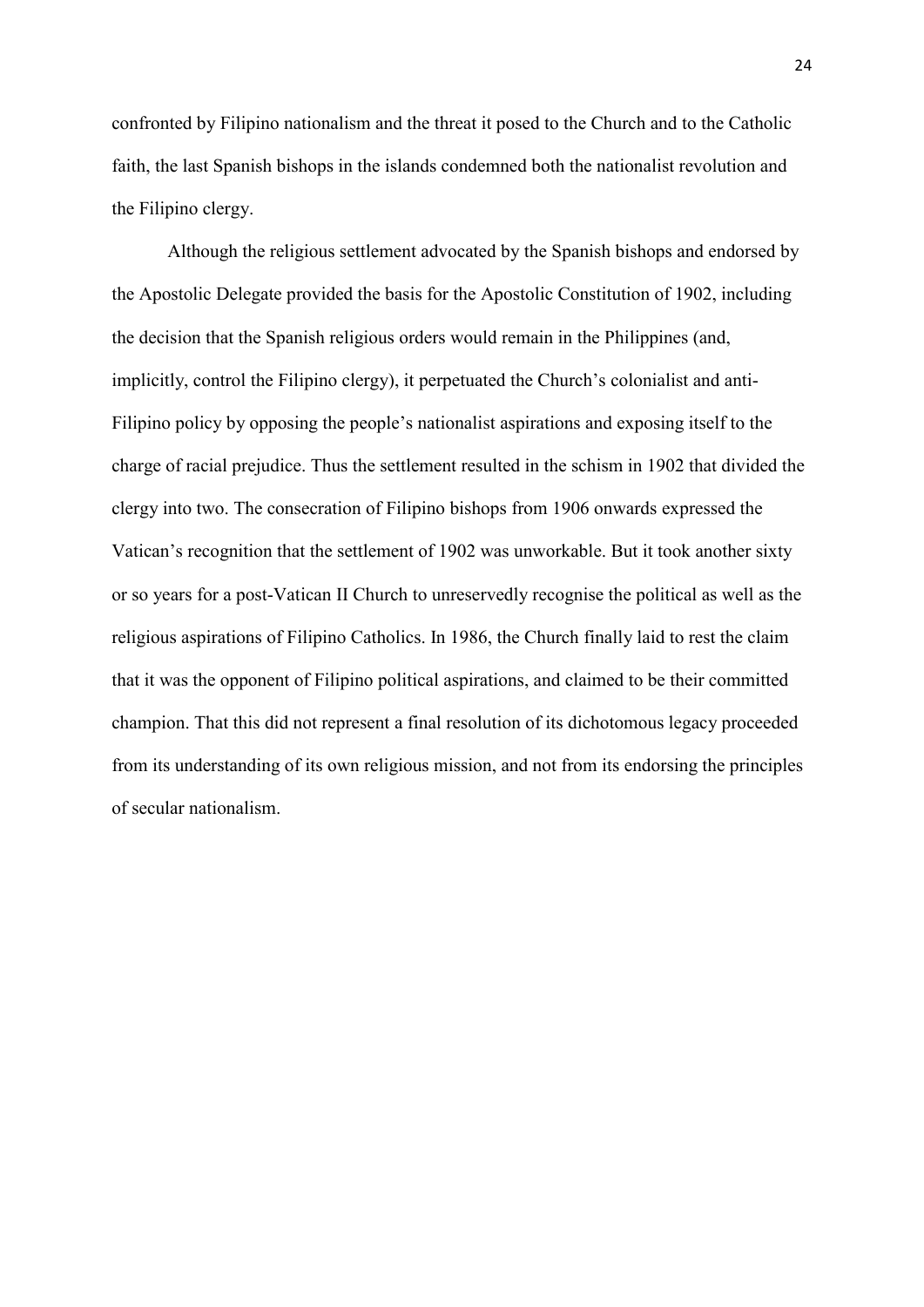# **Bibliography**

Achútegui, Pedro SJ, and Miguel Bernad SJ. *Religious Revolution in the Philippines: The Life and Church of Gregorio Aglipay, 1860–1960, A Documentary History, vol. 1*. 2d ed. Manila: Ateneo de Manila, 1961.

Achútegui, Pedro SJ, and Miguel Bernad SJ. *Religious Revolution in the Philippines: The Life and Church of Gregorio Aglipay, A Documentary History, vol. 2*. 2d ed. Manila: Ateneo de Manila, 1968.

- Achútegui, Pedro SJ, Miguel and Bernad SJ. *The Religious Coup d'état 1898–1901, A Documentary History*, *vol. 3*. Manila: Ateneo de Manila, 1971.
- Achútegui, Pedro SJ, Miguel Bernad SJ. *The Schism of 1902: A Documentary History, vol. 4*. Manila: Ateneo de Manila, 1972.

*Acta Collationum, quas Episcopi Philippinarum haberunt in Civitate de Manila praeside Rdmo. D. Delegado P. L. Chapelle*. In *Historia Eclesiastica de Filipinas, vol. 10* (January 1900). University of Santo Tomas, *Philippiniana Sacra* 9 (1974): 308–51.

Alcocer, Martin García. *Pastoral Letter 'About the Catholic Unity*.*'* Manila, September 1902.

*A New Cry of the Church Philippines*. Manila: Fr. Tullio Favali Foundation, 1986.

Bautista, Felix B. *Cardinal Sin and the Miracle of Asia*. Manila: Vera–Reyes, 1987.

- Bell, J. Franklin, Brigadier General. "Instructions to All Station Commanders, Batangas, 9
- December 1901." Senate Document No. 331, Part 2, page 1610, 57th Congress, First Session, Washington, 1902.
- Bernad, Miguel SJ. *The February Revolution and Other Reflections*. Quezon City: New Day Publishers, 1986.

Blount, Charles H. "Religious Conditions in the Philippine Islands." *The Missionary Review of the World* 18 (January 1905): 39-56.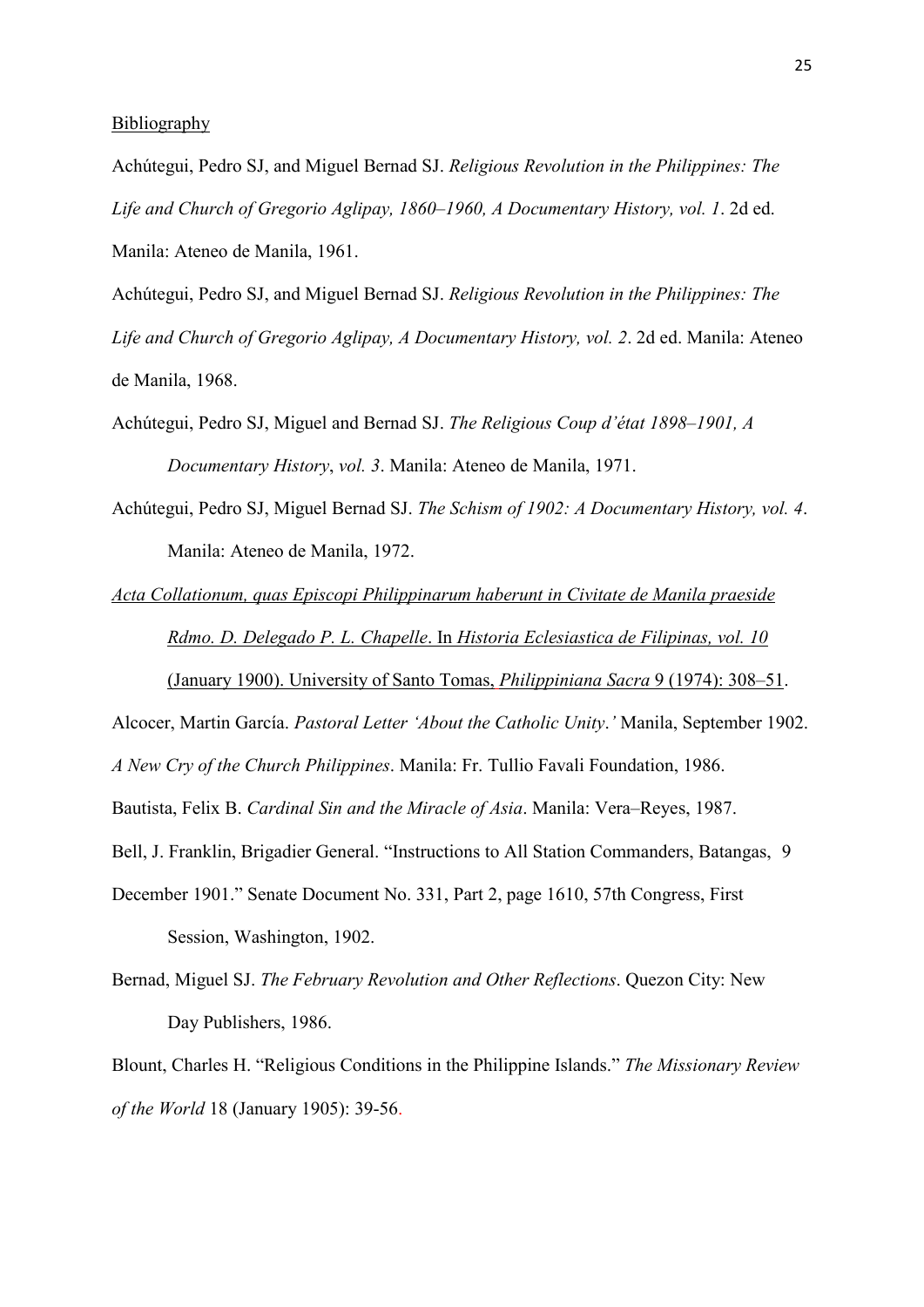Clifford, Mary Dorita. "Aglipayanism as a Political Movement." PhD diss., St Louis University, 1960.

Falconi, Carlo. *The Popes in the Twentieth Century, from Pius X to John XXIII*. London: Weidenfeld & Nicholson, 1967. Foreman, John. *The Philippine Islands*. New York: C. Scribner's sons , 1899.

John Paul II. Speech to the President and the Nation: Philippines, February 17, 1981. In *Papal Speeches on Social Issues in the Philippines*. Office for Human Development, Federation of Asian Bishops' Conference, 1981.

Le Roy, James A. *Philippine Life in Town and Country*. New York: G. P. Putnam's Sons, 1905.

*The Letters of Apolinario Mabini*. Manila: National Heroes Commission, 1965.

McAvoy, Thomas T. *The Great Crisis in American Catholic History*. Chicago, IL: Chicago University Press, 1957.

Majul, Cesar Adib. *The Political and Constitutional Ideas of the Philippine Revolution*.

Quezon City: University of the Philippines Press , 1967.

Mayeur, J. M. *New Catholic Encyclopedia*, XII. Washington, McGraw Hill, 1967.

Our Lady of EDSA website: [http://www.edsashrine.org/2016/08/the-edsa-shrine.html.](http://www.edsashrine.org/2016/08/the-edsa-shrine.html)

*Papal Speeches on Social Issues in the Philippines*. Office for Human Development,

Federation of Asian Bishops' Conference, 1981.

Pardo de Tavera, Trinidad H. *Reseña histórica de Filipinas desde su descubrimiento hasta1903*. Manila, Bureau of Printing, 1906, 18.

Phelan, John Leddy. *The Hispanization of the Philippines: Spanish Aims and Filipino Responses 1565–1700*. Madison: University of Wisconsin Press, 1959.

Evangelista, Oscar L. "Religious Problems in the Philippines and the American Catholic Church, 1898–1907." *Asian Studies* 6 no. 3 (December 1968): 248-262.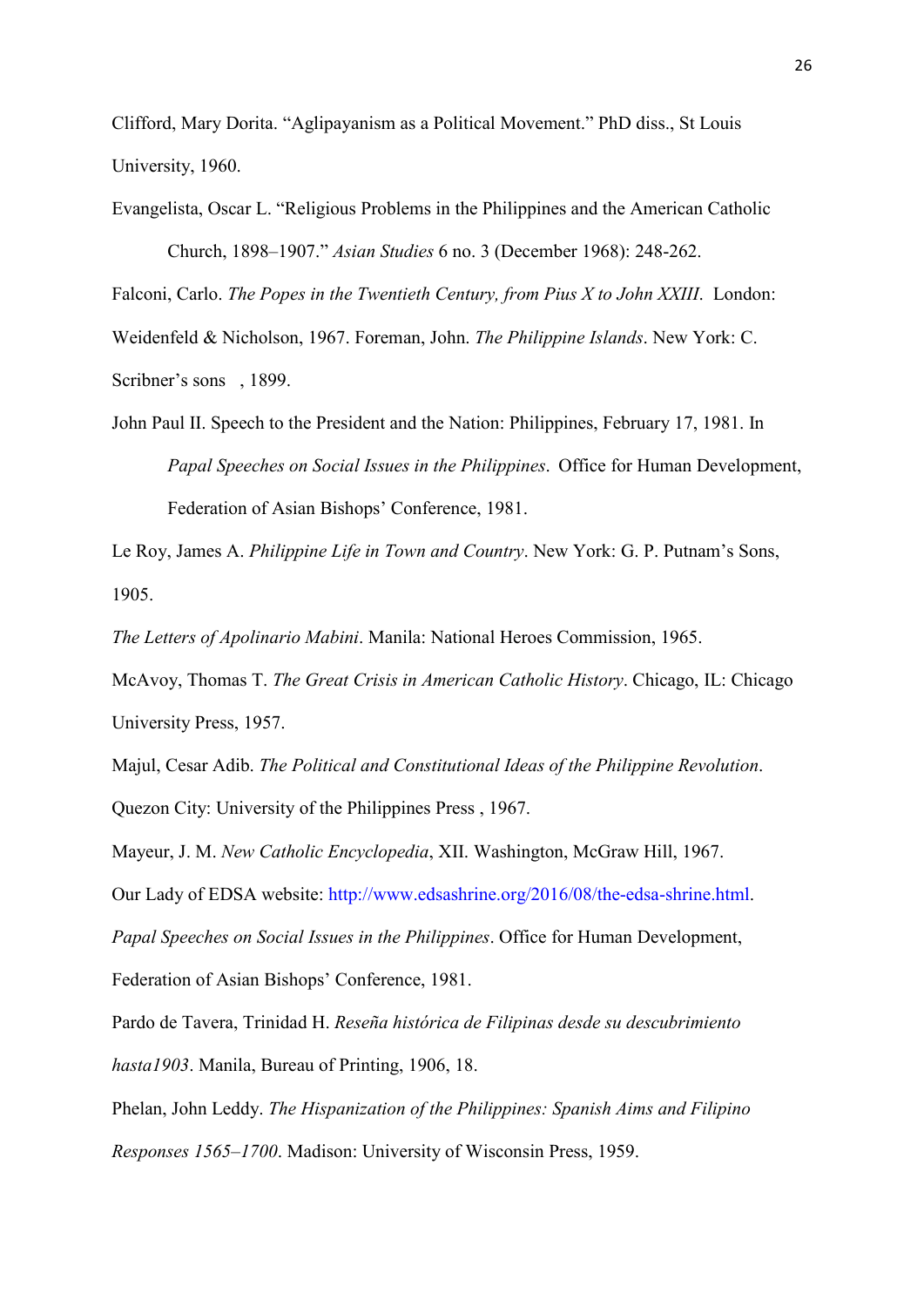*Philippine Commission (The Taft Commission): Annual Reports*. Washington, D.C., 1900– 1909.

*Quae mari sinico*, *Constitución Apostolica de S. S. el Papa Leon XIII para las islas Filipinas* (English/Spanish). Manila: Imprenta del Colegio de Santo Tomás, 1902.

Ranchetti, Michele. *The Catholic Modernists: A Study of the Religious Reform Movement 1864–1907*. London: Oxford University Press, 1969.

Robertson, James A. R. "The Aglipayan Schism in the Philippine Islands." *The Catholic Historical Review* 4, no.3 (1918): 315-344.

Rodriguez, Isacio R. OSA. *Gregorio Aglipay y los origenes de la Iglesia Filipina Independiente (1898–1917)*. 2 vols. Madrid: Biblioteca Missionala Hispanica, 1960. Ruiz, Juan M. *The Three Pillars of the Philippine Independent Church*. Manila, Villamore Publishing Co. , 1950.

Schumacher, John N. SJ. *Growth and Decline: Essays on Philippine Church History*. Quezon City: Ateneo de Manila Press, 2009.

Schumacher, John N. SJ. *Revolutionary Clergy: The Filipino Clergy and the Nationalist Movement, 1850–1903*. Quezon City: Ateneo de Manila University Press, 1981. Schumacher, John N. SJ. *Church and State: The Philippine Experience*. Manila: Ateneo de Manila, Loyola Papers 3, 1976.

Schumacher, John N. SJ. "Church and State: The Philippine Experience to 1941." Manila: Ateneo de Manila Library, n.d.

Shoesmith, Dennis. "The Church." In *The Philippines After Marcos*, edited by R. J. May and Francisco Nemenzo: 70-89. Beckenham Kent: Croom Helm, 1985.

Shoesmith Dennis. "Church and Martial Law in the Philippines: The Continuing Debate." *Southeast Asian Affairs* (1979): 246-260, Singapore: Institute of Southeast Asian Studies and Heinemann Educational Books (Asia).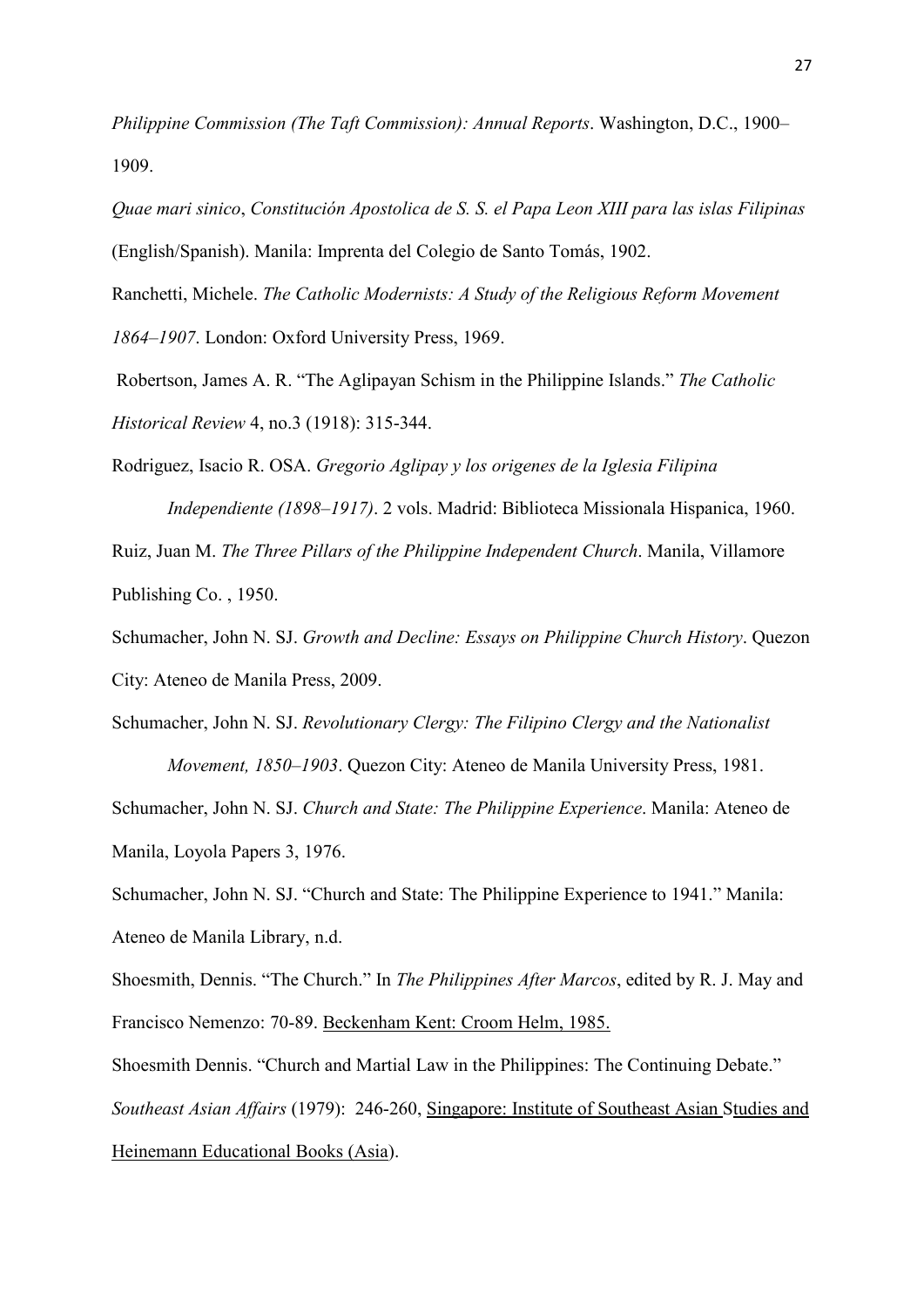Shoesmith, Dennis. "Church and Revolution in the Philippines: A Study of Religious Conflict within the Philippines, 1896–1904, with particular Reference to Luzon." PdD diss., Canberra: Australian National University, 1978.

Taylor, John R. M. *The Philippine Insurrection Against the United States: A Compilation of Documents*. The first publication was in 5 vols. Pasay City, n.p. , 1906. The documents were published in Washington D.C. by the National Archives and Record Service in 1958. A later edition in 4 volumes was published in Pasay City by the Eugenio Lopez Foundation in 1971. Tschan, Francisco J. *Dictionary of American Biography*, vol. 4: 11-12, 1930.

Vidler, Alec R. *A Variety of Catholic Modernists.* Cambridge: Cambridge University Press, 1970.

UST Social Research Centre. *The Philippine Revolution and the Involvement of the Church*. Manila: University of Santo Tomas, 1986.

Whittmore, Lewis Bliss. *Struggle for Freedom: History of the Philippine Independent Church (Iglesia Filipina Independiente)*. Greenwich, CT: Seabury Press, 1961.

Youngblood, Robert L. "The Corazon Aquino 'Miracle' and the Philippine Churches." *Asian Survey* 27, no. 12 (1987): 1240–55.

Youngblood, Robert L. *Marcos Against the Church, Economic Development and Political Repression in the Philippines*. Ithaca, NY: Cornell University Press, 1990.

#### Notes

<u>.</u>

<span id="page-29-0"></span><sup>1</sup> See Phelan, *Hispanization of the Philippines*.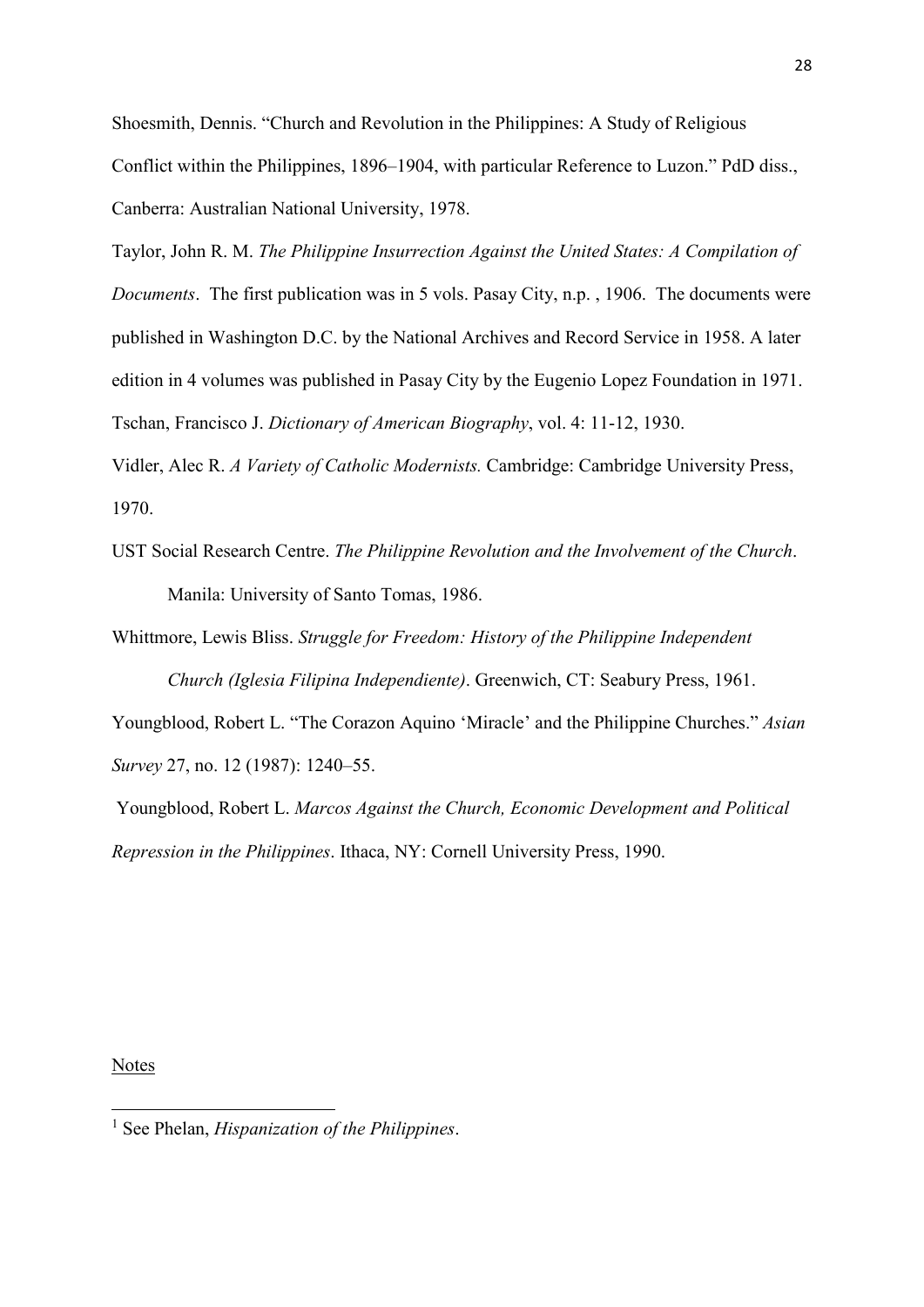<span id="page-30-0"></span> This article draws for its first part on my PhD dissertation, "Church and Revolution in the Philippines", Australian National University, 1978.

<span id="page-30-1"></span>See Schumacher, *Church and State*, 2.

<span id="page-30-2"></span>Schumacher, *Revolutionary Clergy*, 36–47.

<span id="page-30-3"></span>Ibid., 24.

<span id="page-30-4"></span>Ibid.

<u>.</u>

<span id="page-30-5"></span>Chapelle died in New Orleans in August 1905 during a yellow fever epidemic. Francisco J.

Tschan, *Dictionary of American Biography*, vol. 4, 1930, 11–12; and see Schumacher,

*Revolutionary Clergy*, 194.

<span id="page-30-6"></span>Bell, "Instructions to All Station Commanders," 1610

<span id="page-30-7"></span>Schumacher, *Revolutionary Clergy*, 95.

<span id="page-30-8"></span>Clifford, "Aglipayanism as a Political Movement," 280. *Manila Times*, 29 December 1899

and 13 January 1990.

<span id="page-30-9"></span>*Manila Times*, 24 October 1899.

<span id="page-30-10"></span>*New York Times*, 27 September 1899.

<span id="page-30-11"></span><sup>13</sup> Evangelista, "Religious Problems in the Philippines," 250.

<span id="page-30-12"></span> See Vidler, *Variety of Catholic Modernists*; Ranchetti, *Catholic Modernists*; McAvoy, *The Great Crisis*.

<span id="page-30-13"></span>Ruiz, *Three Pillars*, 1–6.

<span id="page-30-14"></span>Achútegui and Bernad, *Religious Coup d'état*, vol. 3, 60-61.

- <span id="page-30-15"></span>Foreman, *The Philippine Islands*, 365.
- <span id="page-30-16"></span>Falconi, *Popes in the Twentieth Century*, 8.
- <span id="page-30-17"></span>*Quae mari sinico*, Introduction.
- <span id="page-30-18"></span>"Defends the Luzon Friars", *New York Times*, 24 October 1899.
- <span id="page-30-19"></span>"Defends the Luzon Friars," *New York Times*, 24 October 1899.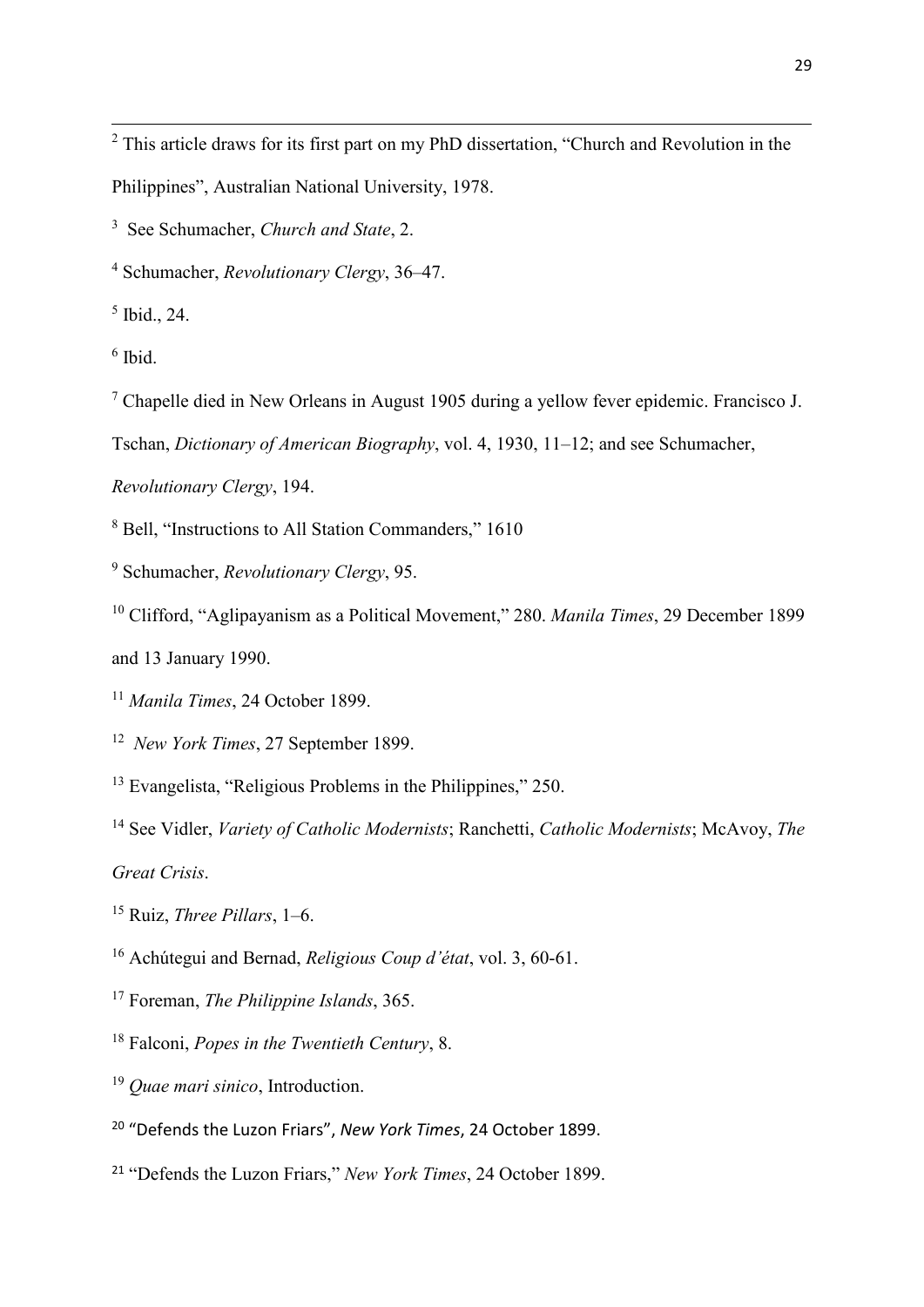- <span id="page-31-0"></span><sup>22</sup> Pardo de Tavera, *Reseña histórica*, 18.
- <span id="page-31-1"></span><sup>23</sup> Clifford, "Aglipayanism as a Political Movement." 281.
- <span id="page-31-2"></span><sup>24</sup> Le Roy, *Philippine Life*, 131.
- <span id="page-31-3"></span><sup>25</sup> *Philippine Commission*, 1901, 31.
- <span id="page-31-4"></span><sup>26</sup> Schumacher, *Revolutionary Clergy*, 195.
- <span id="page-31-5"></span><sup>27</sup> Achútegui and Bernad, *Religious Coup d'état* , 60-61.
- <span id="page-31-6"></span><sup>28</sup> Taylor, *Philippine Insurrection,* vol.1,467: 13, 1971.
- <span id="page-31-7"></span> $29$  Ibid.

<u>.</u>

- <span id="page-31-8"></span><sup>30</sup> Schumacher, *Revolutionary Clergy*, 195.
- <span id="page-31-9"></span><sup>31</sup> Taylor, *Philippine Insurrection*, vol. 1, 122:11, 1971.
- <span id="page-31-10"></span><sup>32</sup> Schumacher, *Growth and Decline*, 247.
- <span id="page-31-11"></span><sup>33</sup> Achútegui and Bernad, *Religious Coup d'état*, 112–77.
- <span id="page-31-12"></span><sup>34</sup> *Letters of Apolinario Mabini*, 215–16.

<span id="page-31-13"></span> $35$  The original handwritten minutes of the consultations and a typewritten copy are held in the Santo Domingo Archives, the University of Santo Tomás, Manila, under the title *Acta Collationum, quas Episcopi Philippinarum haberunt in Civitate de Manila praeside Rdmo. D. Delegado P. L. Chapelle*, Manila, January 1900, vol. 10 of *Historia Eclesiastica de Filipinas*. Subsequent to my use of them they were consulted by Fr John Schumacher and analysed in his *Revolutionary Clergy* and then published in *Philippiniana Sacra* 9 (1974): 308–51.

<span id="page-31-14"></span><sup>36</sup> Le Roy, *Philippine Life*, ii, 297–98; *New York Times*, 18 January 1900.

<span id="page-31-15"></span><sup>37</sup> In their private history of the period, the Dominican Order included a brief report of the consultations, *Recoder*, V, 222–23. This report was used by Father Pablo Fernandez OP, archivist at the University of Santo Tomas in Manila, in an unpublished article made available to the author.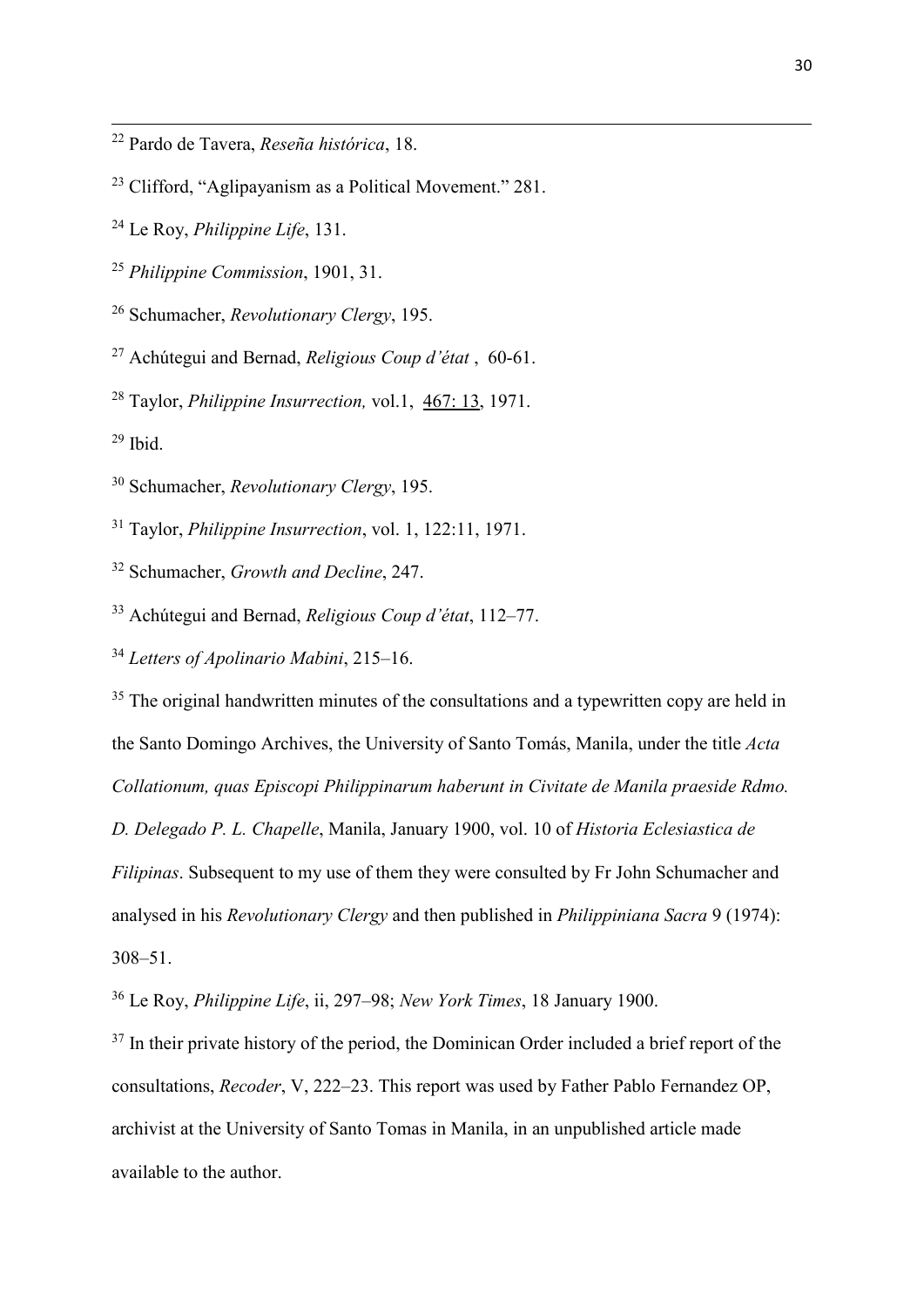- <span id="page-32-0"></span><sup>38</sup> Quoted in Robertson "The Aglipayan Schism," 331.
- <span id="page-32-1"></span>Rodriguez, *Gregorio Aglipay*, vol. 1, 230–31, 310–11.
- <span id="page-32-2"></span>*New York Times*, 18 January, 1900; *Libertas* and *El Comercio*, 8–12 January 1900.
- <span id="page-32-3"></span><sup>41</sup> Blount, "Religious Conditions in the Philippine Islands," 88.
- <span id="page-32-4"></span>Achútegui and Bernad, *Religious Revolution in the Philippines*, vol. 1, 157; Taylor,

*Philippine Insurrection*, vol.1, Exhibit 8.

<span id="page-32-5"></span>Achútegui and Bernad, vol. 1, 156–17.

<span id="page-32-6"></span>Rodriguez, *Gregorio Aglipay*, vol 1, 333.

<span id="page-32-7"></span>*Acta Collationum*, minutes, 8 January, 1900.

<span id="page-32-8"></span>Ibid.

<u>.</u>

- <span id="page-32-9"></span>*Philippine Commission*, 96–111.
- <span id="page-32-10"></span>Ibid., Testimony of Very Rev. Francisco Araya, 2 August 1900, 8.
- <span id="page-32-11"></span>*Acta Collationum*, January 1900.
- <span id="page-32-12"></span>Alcocer, *Pastoral Letter*.

<span id="page-32-13"></span>Schumacher, *Church and State*, 53.

- <span id="page-32-14"></span>Archbishop Harty, 1912, quoted in Schumacher, *Church and State*, 49.
- <span id="page-32-15"></span>Schumacher, *Church and State*, 53.
- <span id="page-32-16"></span>Ibid., 64.

<span id="page-32-17"></span> Shoesmith, "Church and Martial Law," 70-89. For a review of Catholic social and political thinking from the social encyclicals of Pope Leo XIII to Pope John XXIII and the Second

Vatican Council, see Shoesmith, "Church and Martial Law," 246–57.

- <span id="page-32-18"></span>Schumacher, *Growth and Decline*, 247.
- <span id="page-32-19"></span>UST Social Research Center, *Philippine Revolution*, 1,
- <span id="page-32-20"></span>*Papal Speeches*, 1981, 4.
- <span id="page-32-21"></span>Youngblood, *Marcos Against the Church*, 65ff.